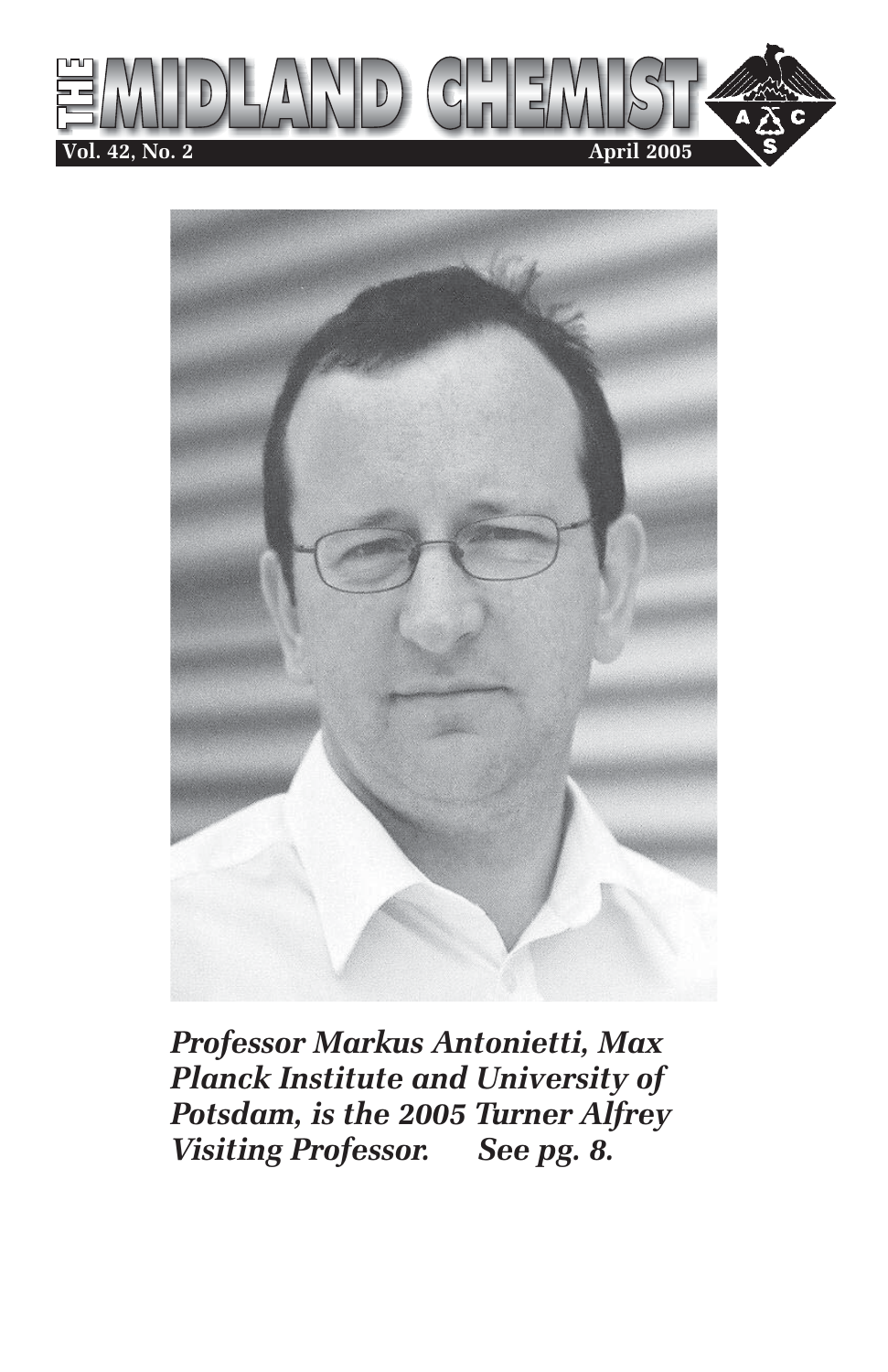

Volume 42, Number 2 April 2005

### *In This Issue ...*

| Chair Column: ACS President Visits Midland Section  1        |  |
|--------------------------------------------------------------|--|
|                                                              |  |
|                                                              |  |
|                                                              |  |
| ACS Tour Speaker: Blomster to Speak on Drugs from Plants 6   |  |
| MMI Announces 2005 Turner Alfrey Visiting Professor Course 8 |  |
| SPE/ACS Joint Technical Society Dinner Meeting: Polymeric    |  |
| Nanoparticles: Future Challenges and Possibilities  12       |  |
|                                                              |  |
|                                                              |  |
|                                                              |  |
|                                                              |  |
|                                                              |  |
|                                                              |  |
|                                                              |  |
| Important Dates on the ACS Midland Section Calendar  22      |  |

*The Midland Chemist* is published eight times a year by the Midland Section of the American Chemical Society.

American Chemical Society Midland Section PO Box 2695 Midland, MI 48641-2695 http://membership.acs.org/M/Midl

#### *Volunteer Staff*

| 989-832-7485                       |  |
|------------------------------------|--|
| ann.birch@editech-mi.com           |  |
|                                    |  |
| Angelo Cassar Photographer, writer |  |
| Kristine Danowski  Writer          |  |
|                                    |  |
|                                    |  |
| James R. Birch  Design, layout     |  |

Please submit all articles and photographs to the editor, Ann Birch. Instructions for article submission are on the Midland Section web site, as is contact information for other staff members. Authors can also contact Ann directly with any questions.

Neither *The Midland Chemist*, nor the Midland Section, nor the American Chemical Society assumes any responsibility for the statements and opinions advanced by contributors of or to *The Midland Chemist*.

© Copyright 2005 Midland Section of the American Chemical Society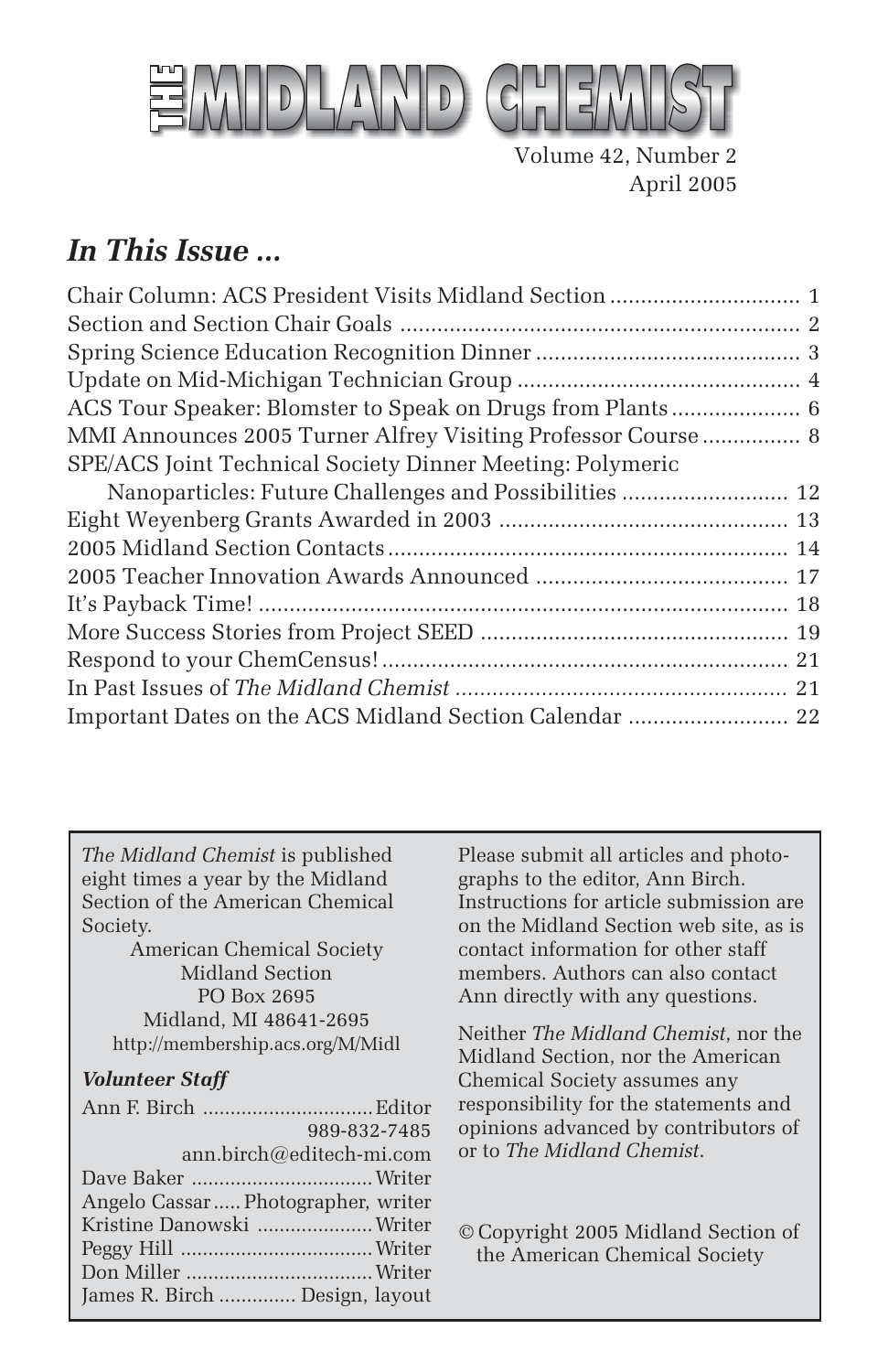## *Chair Column*

## **ACS President Visits Midland Section**

**T**he highlight of March was the visit of ACS president, Dr. William F. Carroll. Bill had a whirlwind tour of the area, visiting Dow, Dow Corning, MMI, CMU, and the Tribal School in Mt. Pleasant. He spent time with several corporate and university leaders, students, and faculty. He also gave an evening presentation at the Ashman Court Conference Center entitled "ACS Agenda 2005: An Invitation to Dialogue," in which Bill described his priorities for ACS. Look for the presentation on the Midland Section web site (http:// membership.acs.org/m/midl/).



Pat Smith, Chair ACS Midland Section

Bill gave us numerous ideas for enhancing our Section's programs. In particular, he suggested that we undertake service projects that underscore the value of chemistry for the community such as a Habitat for Humanity house project that highlights Styrofoam® brand insulation and other building products from the chemical industry. Bill was very impressed with both the quality and breadth of our outreach programs.

Speaking of being involved in many excellent programs, the Midland Section Board of Directors is reconsidering our mission statement and the calling of our Section. There are many opportunities for us to be involved over and above what we are doing now. Therefore, a statement of our mission will help us to focus on the things that are most important.

We are also actively seeking new sources of income, both from the National ACS in the form of matching grants and from local institutions and foundations. This takes some care because we don't want to unintentionally sacrifice programs that have been funded historically for new programs. We are speaking with other societies that already collaborate with us in outreach programs, such as SPE and AICHE, to consider how we might work together to attract new funding.

We are in the planning stages of the Fall Scientific Meeting. This year's theme is "Nanomaterials" with the FSM general chair being Gregg Potter and the program chair being Greg Meyers, both from The Dow Chemical Company. You don't have to be named Greg to help out, so if you want to assist with symposia, keynote speakers, or in another capacity, contact Gregg Potter or me for more information.

The more I learn about the activities of our Section, the more impressed I am with the quiet but effective leadership that is taking place around us. We truly have a passionate group of leaders doing a marvelous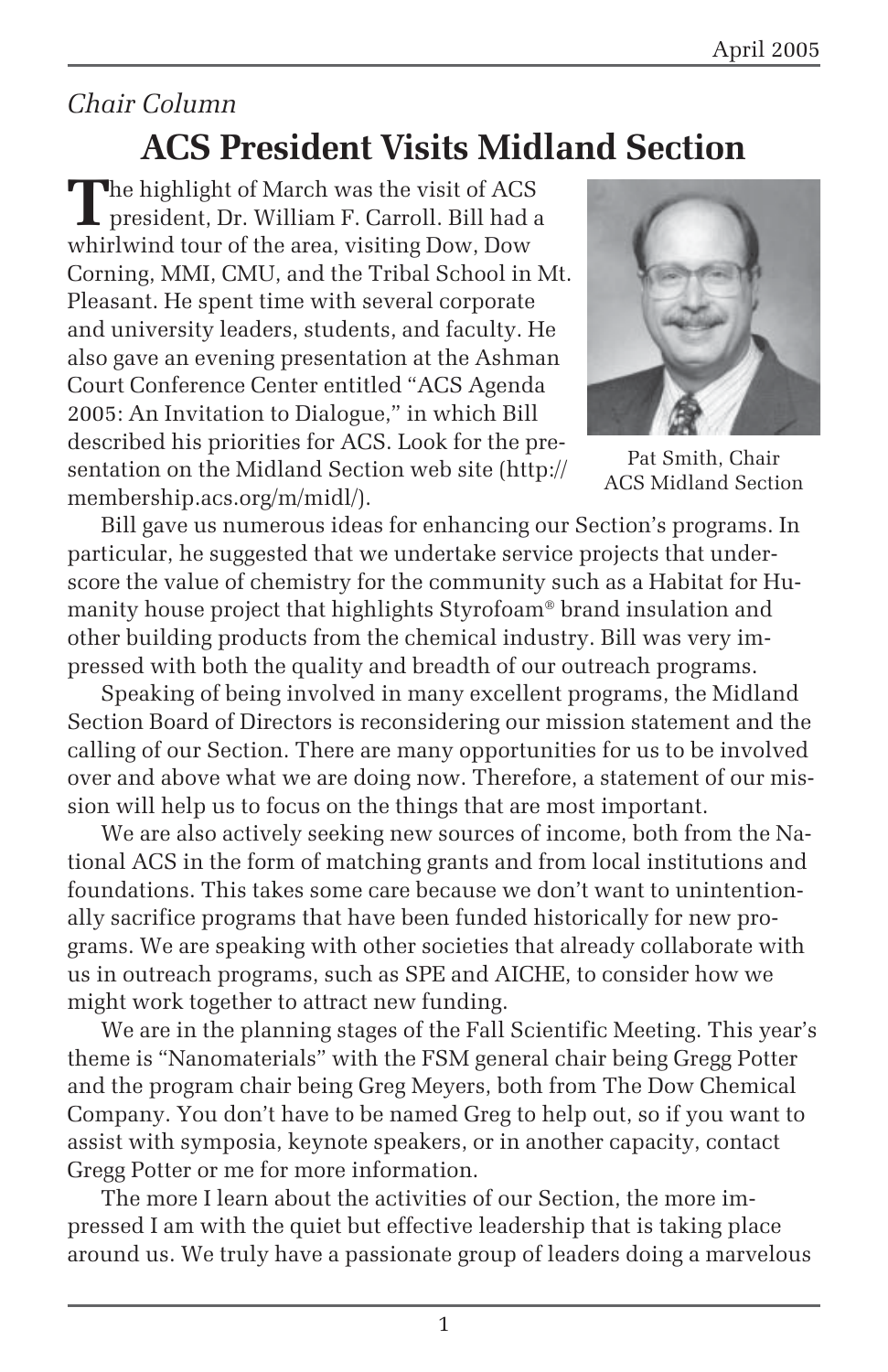job of outreach for the chemical enterprise. I plan to encourage several of these activities to be more vocal through reports to the Board as well as articles in *The Midland Chemist*.

One new leader that I would like to welcome to the Section is Joel Kern, who has volunteered to lead the Younger Chemists Committee (YCC). I also encourage you, as you learn more about these activities, to plug in where you feel a calling.

Pat Snut

## **Section and Section Chair Goals**

*By Pat Smith*

### **Goals of the Midland Section**

- 1. Increase section membership by circa 5% by hosting high-profile speakers (Bill Carroll on March 3–4 and Rich Meyers, R&D director of Dow Chemical, in September), as well as considerable public outreach.
- 2. Complete efforts to expand the section's geographical area to selected northern Michigan counties by the end of 2005.
- 3. Expand financial support discussions with local industries and funding organizations and through the Innovative Program Grants in collaboration with other sections and divisions.
- 4. Ensure excellence in our program offerings in times of shrinking budget, especially in our Fall Scientific Meeting.

### **Goals of the Chair**

- 1. Assist and energize the Younger Chemists Committee by ensuring excellent leadership and giving them the personal support and resources they need to be effective. This is the best venue for our Section to recruit younger chemists into ACS.
- 2. Support each program by attending each event and assisting where necessary, especially with the Fall Scientific Meeting, to ensure program excellence.
- 3. Assist the treasurer, Gary Spilman, to simplify the bookkeeping process and add more clarity to budget reports.
- 4. Build a partnership between our Section and a division or another local section in order to receive an Innovative Program Grant to help fund our Fall Scientific Meeting in 2005.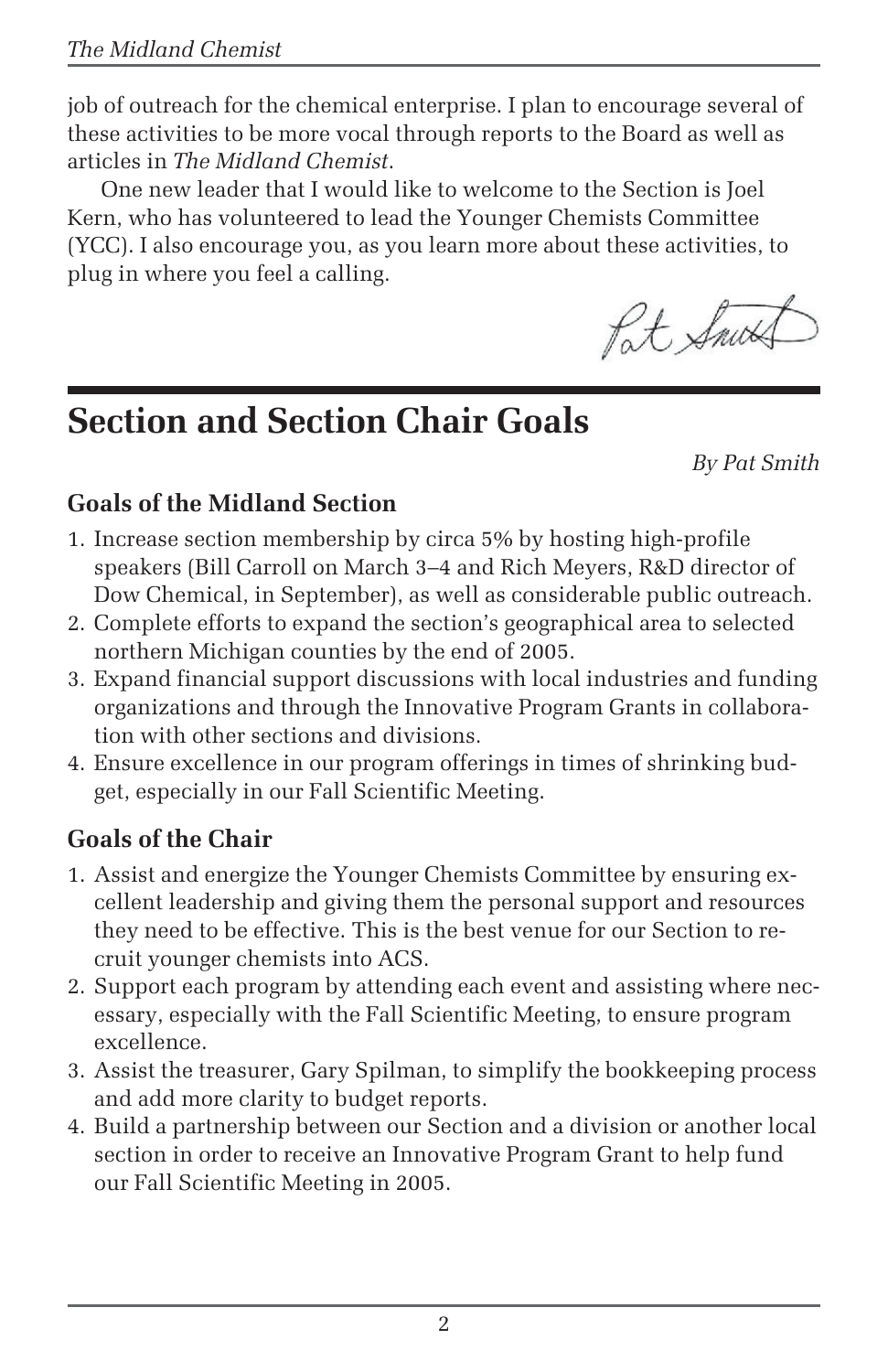## **Spring Science Education Recognition Dinner**

Wednesday, April 27, 2005 6:00 p.m. to 9:00 p.m. 47 Building Cafeteria, The Dow Chemical Company Midland, Michigan Program: 6:00 p.m. Reception 6:30 p.m. Buffet Dinner 7:30 p.m. Awards Presentations

**T**eachers and students will be recognized for their outstanding achievements in science education at this thirteenth annual event.

The cost of the dinner is \$15.00 per person and includes appetizers, dinner, dessert, and beverage. Please respond by mail using the form below. Your dinner reservation request must be received by April 13, 2005.

You may also register by email to Minghui Chai (chai1m@cmich.edu) and pay at the door. This event is sponsored by the Midland Section of the American Chemical Society and underwritten by grants from The Dow Chemical Company and Dow Corning Corporation. For further information, contact Minghui Chai at (989) 774-3955.



To reserve a place at the 2005 Spring Science Education Recognition Dinner, return this form with payment by **April 13, 2005,** to Minghui Chai, Central Michigan University, Dow Science Bldg. 342, Mt. Pleasant, MI 48858.

| Affiliation: |                 |  |  |
|--------------|-----------------|--|--|
| Address:     |                 |  |  |
| Phone/Email: | ACS member? Y N |  |  |

Enclose payment of \$15.00 per person. Checks should be payable to "Midland Section ACS."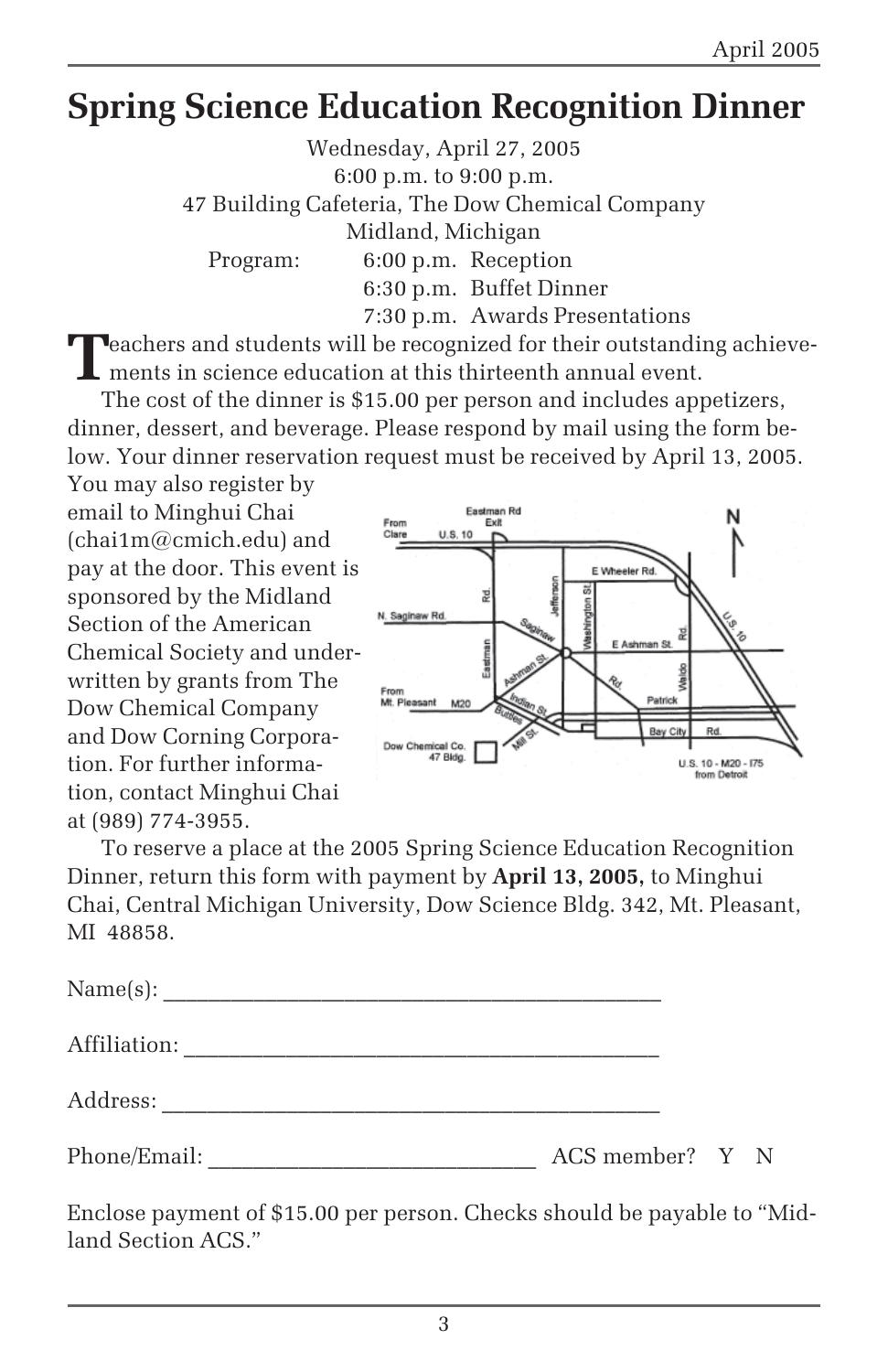# **Update on Mid-Michigan Technician Group**

*By Debbie Bailey and Becky Swanson*

**T**he Mid-Michigan Technician Group (MMTG), an ACS Technician Af**filiate Group (TAG), continues to focus on giving back to our mem**bers. In 2004, MMTG offered an 8-week class on polymer science, a lunchtime seminar on "Smart Goals," and a 4-hour workshop on Skill Assessment. In addition, we had three social events. The first was dinner at a traditional Japanese steak house (where they cook the food right in front of you), the second was a co-sponsored picnic with the Midland Younger Chemists Committee, and the third was a year-end luncheon at a local Chinese restaurant.

MMTG also continued our strong community outreach programs in conjunction with the Midland Section of ACS. One event that stands out is "Professional Day" at the Midland Fair in August. The purpose of Professional Day is to show appreciation to our members and their families and provide information on ACS, along with several of its affiliated groups, and their outreach to members and the public. Science demonstrations were also a big part of this day and were open to the public. Over 400 people participated in Professional Day, which was our best turnout yet! Thanks to Wendy Mathews for chairing this event!

The other event that stands out is Sci-Fest in October. Sci-Fest is conducted in conjunction with National Chemistry Week. This year's theme



*Members of MMTG enjoy a night out at Genji's Restaurant in Midland.*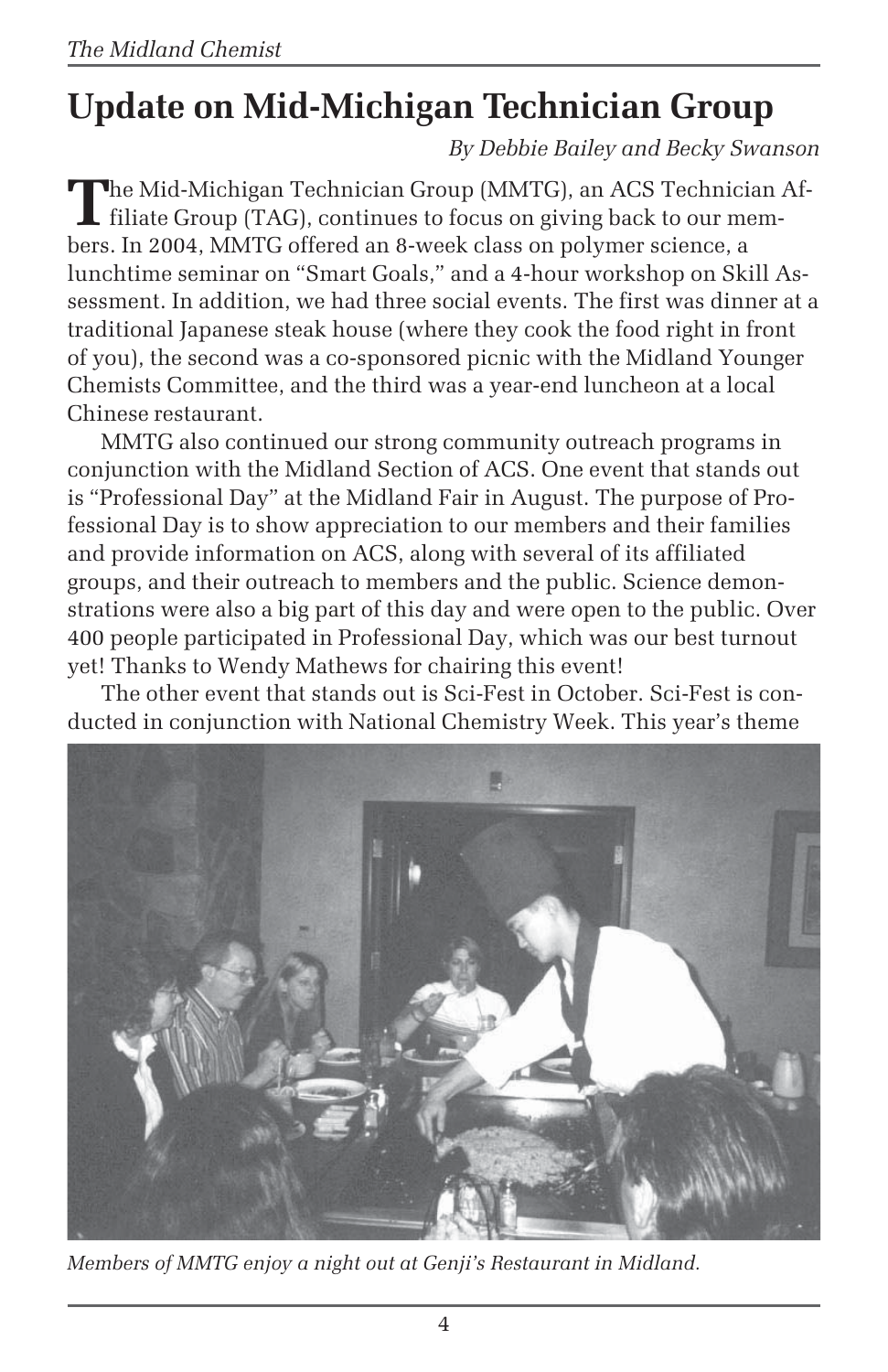was "Health and Wellness." This event was open to the public and was for kids of all ages. Several local organizations came out to provide information and demonstrations on health and wellness. Approximately 1000 to 1500 kids and parents participated in this event. Thanks to Dave Stickles for chairing this event!

Each year MMTG presents an award to a deserving student enrolled in the Chemical Technology program or the Chemical Processing program at Delta College. The 2004 award was presented to Fred Jackson at the Midland Section ACS Spring Science Education Awards Banquet. Fred's credentials are truly outstanding. Along with his full-time college schedule, he worked as a co-op for Dow Chemical (5 years). During his time at Dow, he was dedicated, self-motivated, and had a professional attitude. He graduated with his Chemical Processing degree and is continuing his education in the Chemical Technician program. Congratulations, Fred!

So far in 2005, MMTG has held one lunchtime seminar, "Everyone Wins, How to Turn Conflict into Collaboration," presented by James McDaniel from EnviCare Consulting Inc. This event was co-sponsored with IAPP (International Association of Administrative Professionals). This program reviewed how to recognize and deal with common conflict situations in the workplace. MMTG looks forward to planning other activities for 2005 at our upcoming monthly meetings, which are held at either Dow Corning or Dow Chemical. If you have any program ideas you would like to see offered, please e-mail Rebecca Swanson at raswanson@dow.com.



Living. Improved daily.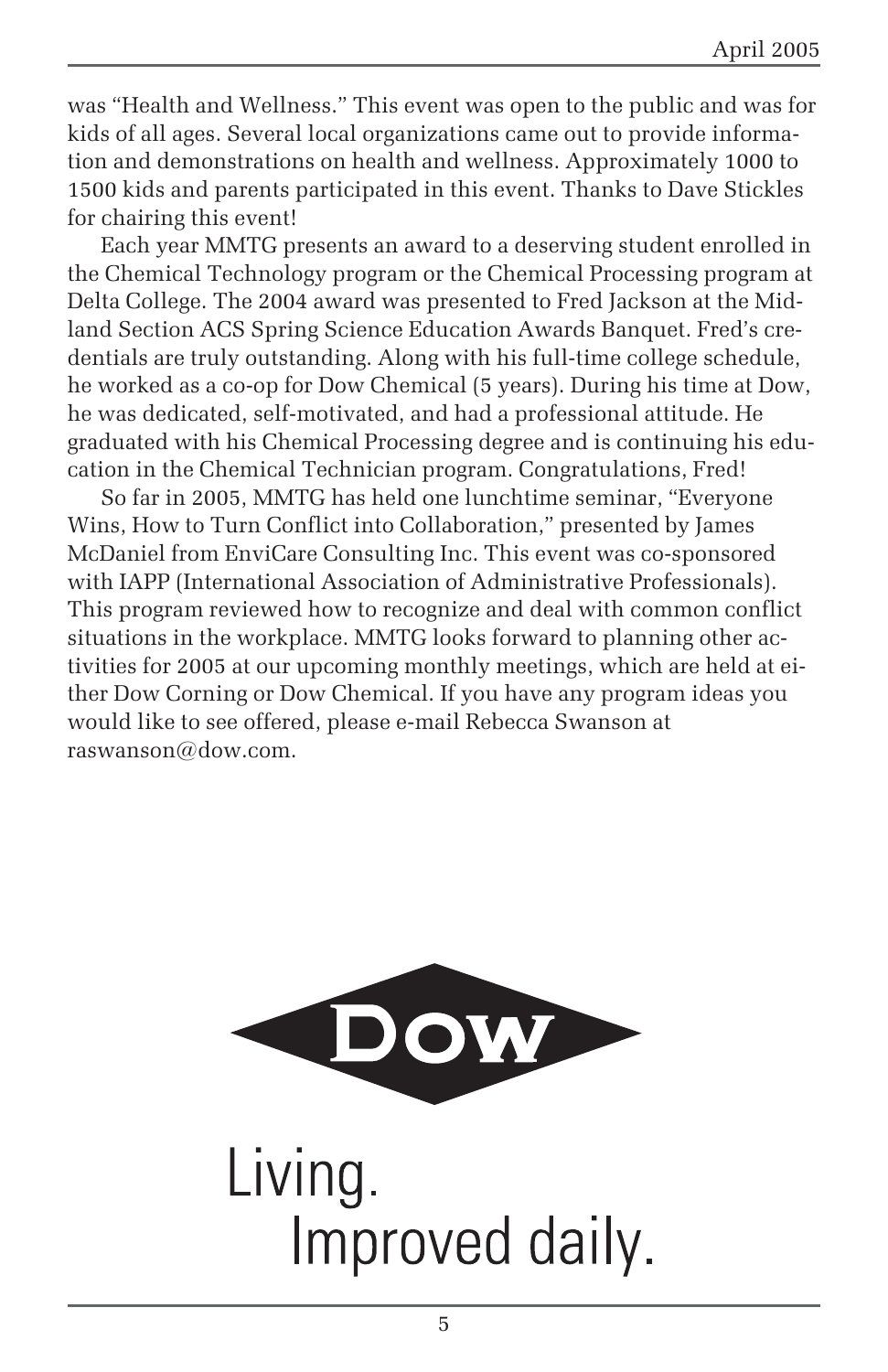### *ACS Tour Speaker*

## **Blomster to Speak on Drugs from Plants**

**T**he Central Michigan University Department of Chemistry and the Midland Section of the American Chemical Society are pleased to present the Spring 2005 ACS Tour Speaker, Dr. Ralph N. Blomster from the University of Maryland at Baltimore. The seminar title is "Plants as a Source of Drugs." The presentation will be made on Monday, March 28, at 4:00 p.m., Dow Science Building, Room 175, Central Michigan University. There will be a reception preceding at 3:30 p.m. in Room 264.



Anyone wishing to have dinner with Dr. Blomster at Mountain Town Station in Mt. Pleas-

ant should contact Choon Lee at lee1cy@cmich.edu or 989-774-3289. Please RSVP by March 21. Dinner will begin at approximately 5:30 p.m. Meals may be ordered from the menu at your own expense.

### **Abstract**

It is remarkable to what a large extent medicinal treatment for many centuries rested on the use of plants. Plants have given the field of medicine many useful drugs, such as digitalis, cinchona, ergot, and opium, to mention a few. Humankind's first investigation of the plant kingdom was prompted by a dependence on plants as a source of food. From varied observations of the effects of plants on themselves, human use of plants for arrow and weapon poisons, as hallucinogens, and as medicaments slowly evolved. In the early days, witch doctors, apothecaries, and physicians used plants to treat disease, elevate mood, and relieve pain. As the art of chemistry evolved, humans learned to isolate the pure chemicals that caused the medicinal effect and use them. Opium yielded codeine and morphine to relieve pain, and digitalis provided digitoxin for the heart. Ergot made available ergonovine and ergotamine for migraine and childbirth and, paradoxically, the synthetic LSD as a hallucinogen.

The presence of such a wide and diversified group of compounds has prompted the search for plants that would yield new narcotics, heart drugs, psychoactive compounds, and anticancer compounds. Although many drugs are produced synthetically, natural products have served as the molecular model for their starting point. Today, some 40% of all prescriptions include compounds of natural origin.

Many diseases still cannot be effectively treated with current therapy.

6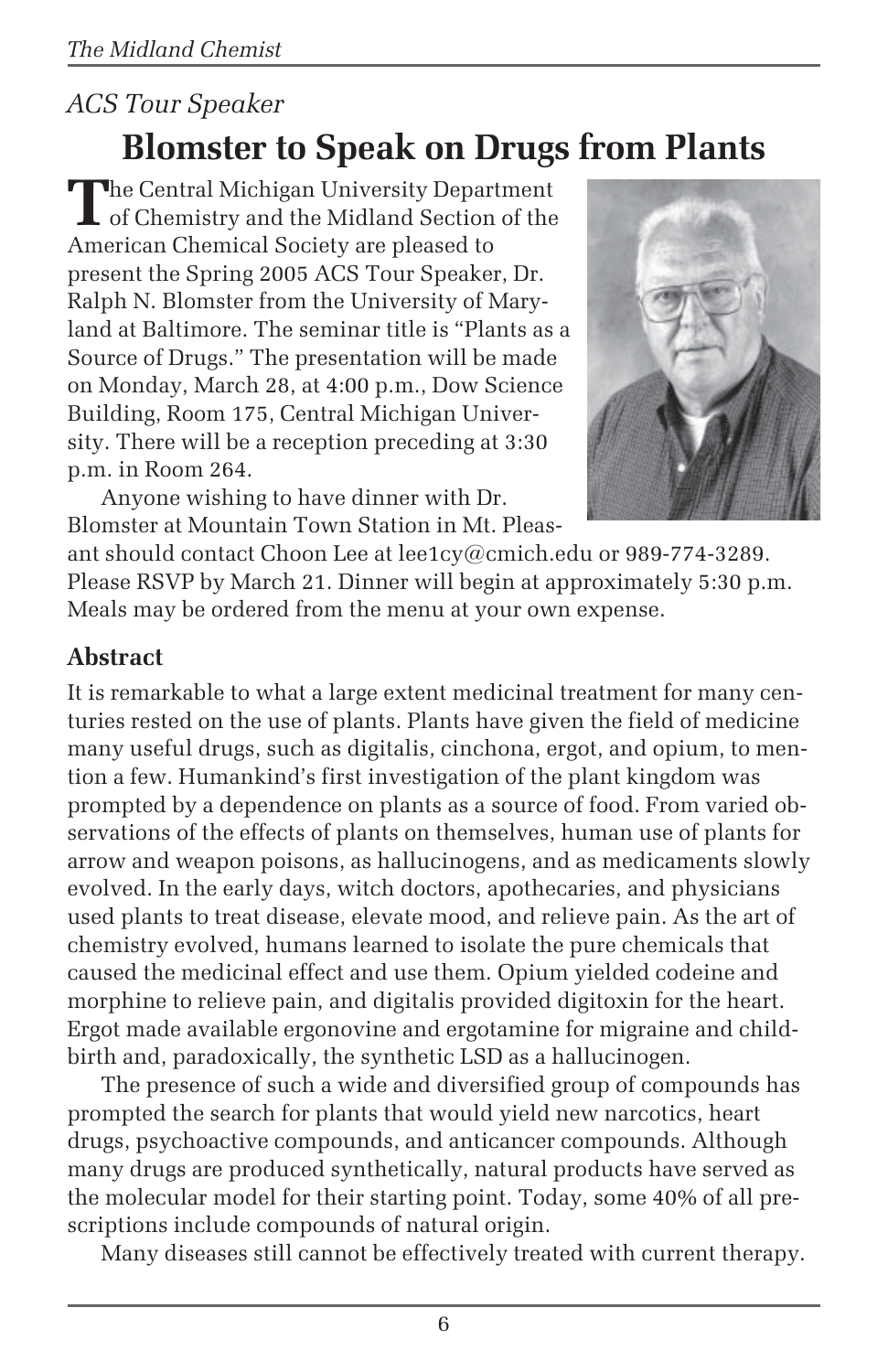How does one find effective agents for these diseases? Plants contain many more compounds than chemists can synthesize. The more than 250,000 uninvestigated higher plant species on the face of the Earth are a source of potential new and effective drugs. However, in the face of the destruction of the Amazon rain forest, time grows short.

#### **Biographical Sketch**

**Education:** B.S. 1953 Massachusetts College of Pharmacy; M.S. 1958 University of Pittsburgh; Ph.D. 1963 University of Connecticut

**Positions Held**: Instructor in Biological Sciences, University of Pittsburgh 1958-1959; Fellow, American Foundation for Pharmaceutical Education 1959-1961; Lederle Research Fellow 1961-1962; Assistant Professor of Pharmacognosy, University of Pittsburgh 1963-1966; Associate Professor of Pharmacognosy, University of Pittsburgh 1966-1968; Professor and Chairman, Department of Pharmacognosy, University of Maryland at Baltimore 1968-1979; Professor and Chairman, Department of Medicinal Chemistry/Pharmacognosy, University of Maryland at Baltimore 1979- 1989; Professor, Department of Biomedicinal Chemistry, University of Maryland at Baltimore 1989-1996; Professor Emeritus, Department of Pharmaceutical Sciences, University of Maryland at Baltimore 1996 present; Invited Speaker, American Chemical Society, Speakers Bureau 1972-present

**Teaching Interests**: Undergraduate: pharmacognosy, microbiology, antibiotics, natural products chemistry, herbalism and alternative medicine Graduate: biosynthesis, phytochemistry - isolation of biologically active substances from plants, chromatographic methods, isolation procedures, phytochemical screening, chemotaxonomy

**Areas of Research Interest**: Phytochemistry; medicinal folklore evaluation; phytochemical screening; collection and extraction of native plants for biological testing; indexing, storage, and retrieval of phytochemical literature; drug plant exploration in primative geographic areas; plant tissue culture and biotransformations

#### *We're responsible . . .*

In 1988, the American Chemistry Council (ACC) launched Responsible Care® to respond to public concerns about the manufacture and use of Chemicals. Through this initiative, Dow Corning Corporation and other ACC members and partners are committed to continually improving our responsible management of chemicals.

We're responsible because we care.

#### **DOW CORNING**



© 2001 Dow Corning Corporation. *Dow Corning* is a registered trademark<br>of Dow Corning Corporation. *Responsible Care* is a registered service mark<br>of the American Chemistry Council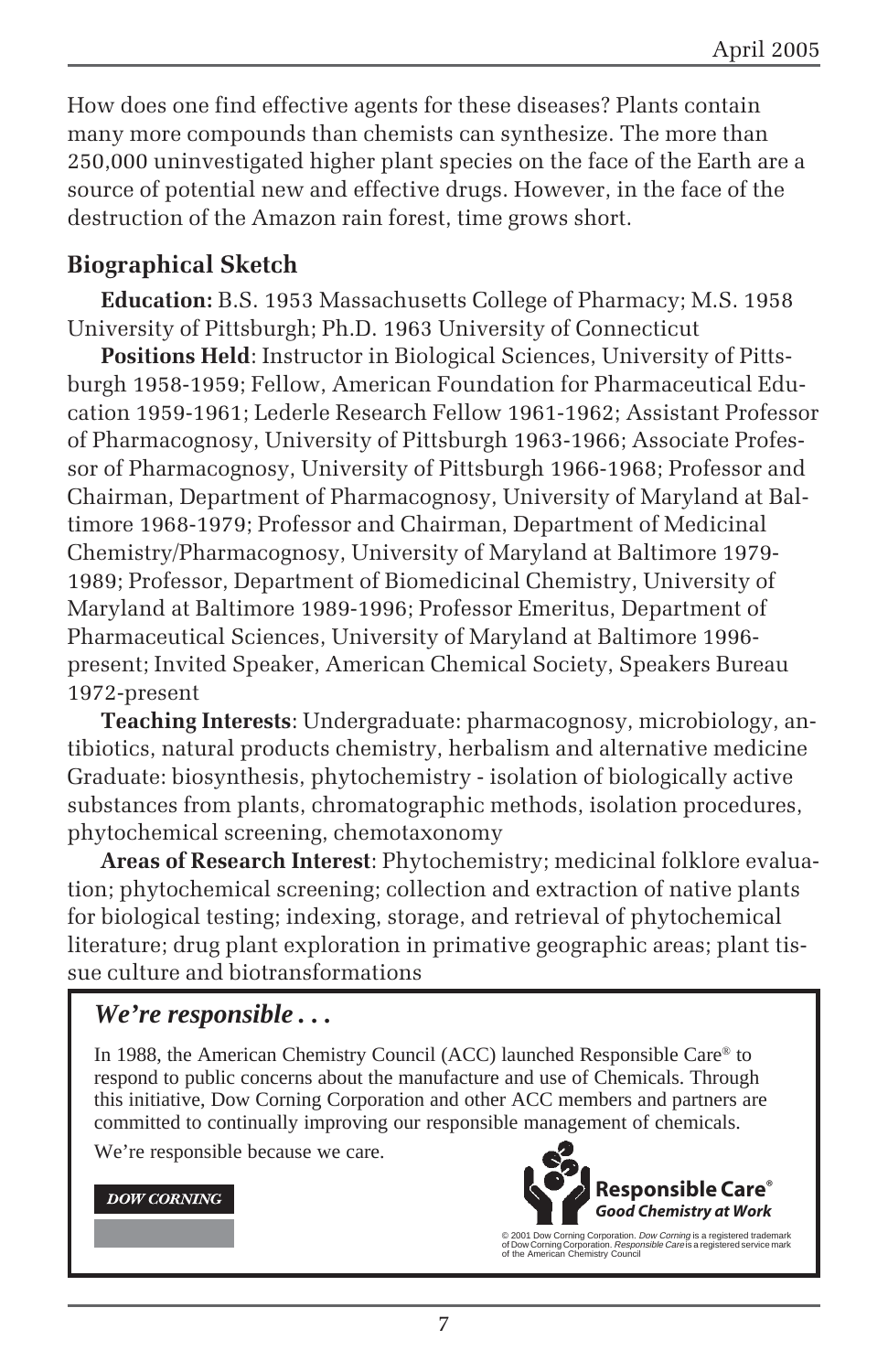## **MMI Announces 2005 Turner Alfrey Visiting Professor Course**

*By Steve Keinath*

### **Polymers and the Mesoscale: Rational Approaches toward Materials with Nanoscale Order and Improved Properties**

### **June 6–10, 2005, Monday–Friday, 3:00–6:00 p.m.**

**P**rofessor Markus Antonietti, director at the  $\Gamma$  Max Planck Institute of Colloids and Interfaces, Golm Research Campus, and professor at the University of Potsdam, Germany, is the 2005 Turner Alfrey Visiting Professor at Michigan Molecular Institute. Prof. Antonietti will offer a course on "Polymers and the Mesoscale: Rational Approaches toward Materials with Nanoscale Order and Improved Properties." The general motivation for the course and an outline of the course topics are given below.



### *General Motivation*

In recent years both basic research and industry have learned that the control of material mesostructure offers the most promise for improving material properties based on conventional starting materials. This is the application of the principle of biomimetics. Nature makes optimal use of every molecule by controlling structure over all scales. Today, materials chemistry is slowly able to follow this path.

It is the purpose of this course to introduce recent chemical approaches that allow rational control of at least the next length scale beyond the molecule—the mesoscale—which usually covers structural features from 2 nm to 100 nm. Although polymeric systems play a central role in these approaches, the extension to inorganic materials and nanohybrid formation follows naturally.

### *Course Outline*

- 1. Introduction
	- a. Why meso, or from biomimetics to Japanese swords
- 2. Heterophase Reactions
	- a. Microgels: Simple mimics of dendrimers
	- b. Novel techniques of emulsion polymerization
	- c. Polymerization of microemulsions
	- d. Materials synthesis using miniemulsions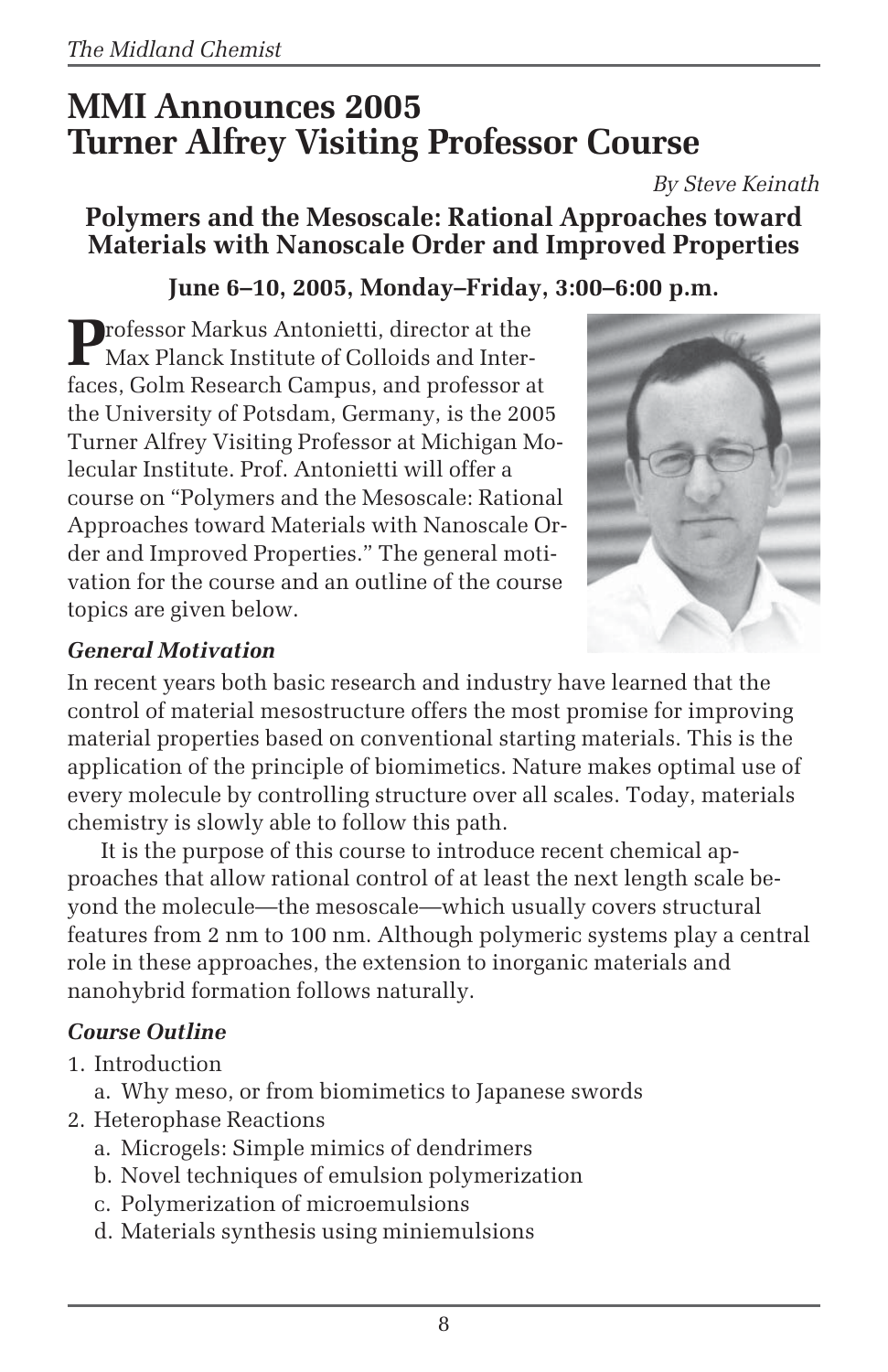- 3. Polymer Self Assembly
	- a. Amphiphilic block copolymers
	- b. Ionic self-assembly (ISA)
	- c. Chimera polymers: Hybrid structures with peptides
- 4. Inorganic Building Blocks
	- a. Synthesis of inorganic particles in organic solvents
	- b. Ionic liquids
	- c. Polymer controlled crystallization
	- d. Biomineralization
- 5. Mesoporous Materials
	- a. Nanocasting
	- b. Nanocoating
	- c. Crystalline thin functional oxides by evaporation induced self-assembly (EISA)
- 6. Vision and Outlook
	- a. Nanochemistry: New reactions by compartmentalization
	- b. New surfactant structures: Dead end of an industrial evolution?

### *Details for 2005 Turner Alfrey Visiting Professor Course*

|               | Detuns für 2000 Turner Anfrey Visiting Frojessor Course             |
|---------------|---------------------------------------------------------------------|
|               | Course 1032: Polymers and the Mesoscale: Rational Approaches toward |
|               | Materials with Nanoscale Order and Improved Properties              |
| Lecturer:     | Prof. Markus Antonietti, Director at the Max Planck Insti-          |
|               | tute of Colloids and Interfaces, Golm Research Campus,              |
|               | and Professor at the University of Potsdam, D-14424                 |
|               | Potsdam, Germany                                                    |
| Location:     | Lecture Hall (Room 101), Michigan Molecular Institute,              |
|               | 1910 West St. Andrews Road, Midland, MI 48640                       |
| Time:         | Formal lectures: Monday-Friday, June 6-10, 2005, 3:00-6:00          |
|               | p.m.                                                                |
| Fee:          | There is no fee for auditors if they belong to organizations        |
|               | that are financial sponsors of the Turner Alfrey Visiting           |
|               | Professor program: Dow Chemical, Dow Corning, Saginaw               |
|               | Valley State University, Central Michigan University,               |
|               | Michigan State University, and Mid-Michigan Section of              |
|               | the SPE. For all others, a course fee of \$300 will be required     |
|               | at registration. All participants, however, must register.          |
| Registration: | Preregistration is required one week in advance with the            |
|               | Registrar by calling (989) 832-5555, ext. 555 or by e-mail at       |
|               | registrar@mmi.org.                                                  |
|               |                                                                     |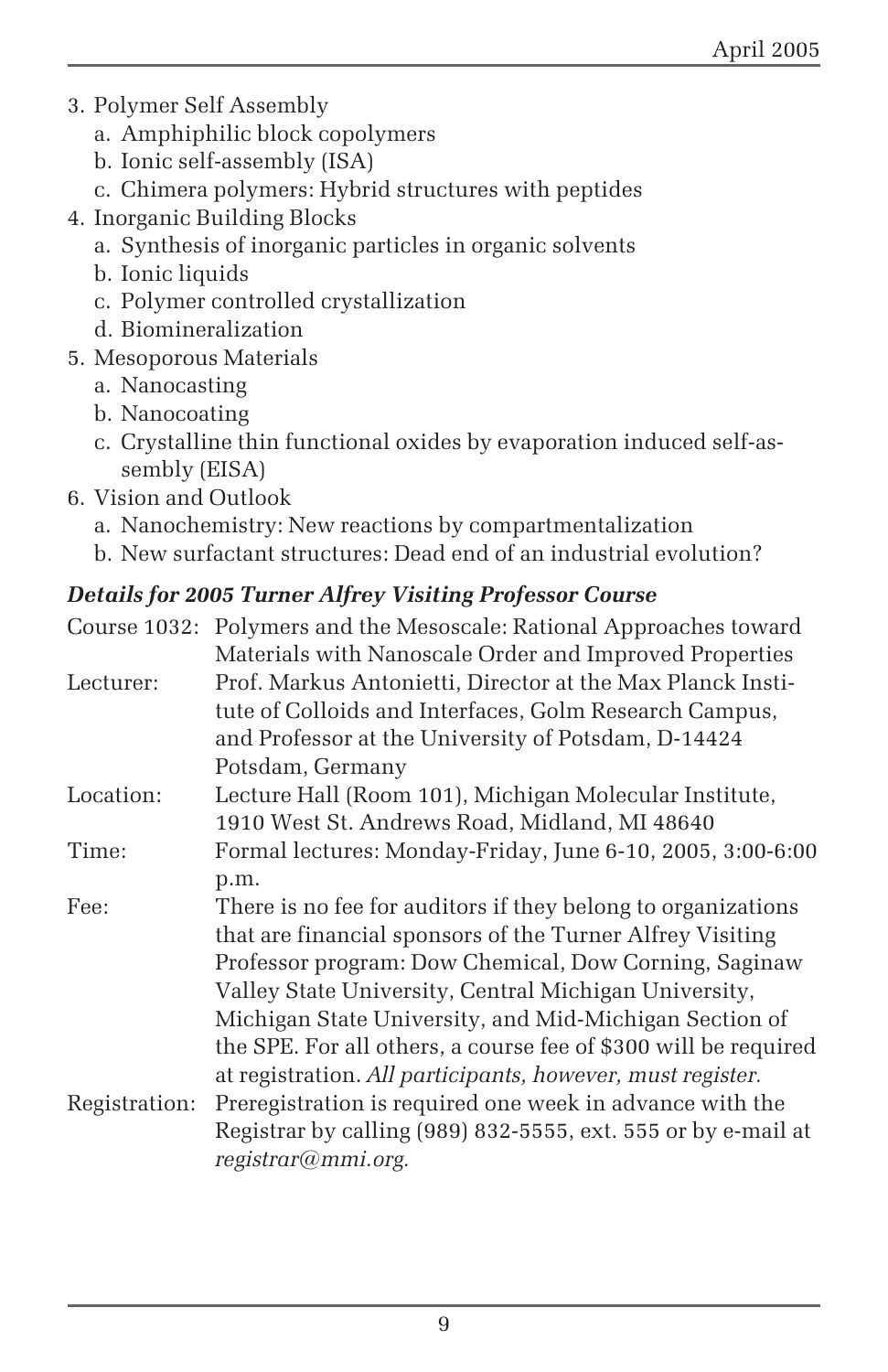### **Professor Dr. Markus Antonietti**

Director at the Max Planck Institute of Colloids and Interfaces, Golm Research Campus, and professor at the University of Potsdam, D-14424 Potsdam, Germany.

Phone (49)331-567-9500; Fax (49)331-567-9502

E-mail markus.antonietti@mpikg-golm.mpg.de

Web site http://www.mpikg-golm.mpg.de/kc/people/antonietti/

#### *Education*

| 1978      | Abitur, Rhabanus-Maurus-Gymnasium, Mainz               |
|-----------|--------------------------------------------------------|
| 1978-1979 | Studies of Chemistry and Physics at the University of  |
|           | Mainz                                                  |
| Jun. 1983 | Diploma of Chemistry                                   |
| Jul. 1985 | Doctorate of Natural Sciences (summa cum laude): "Dif- |
|           | fusion in Topological Constraint Polymer Melts," with  |
|           | Professor Dr. H. Sillescu                              |
| Jan. 1990 | Habilitation in Physical Chemistry: "Microgels with a  |
|           | Special Architecture"                                  |

#### *Professional Experience*

| Hochschulassistent (Assistant Professor) in Mainz           |
|-------------------------------------------------------------|
| Hochschuldozent (Associate Professor) in Mainz              |
| Full Professor at the Philipps-Universität in Marburg       |
| Director at the Max Planck Institute of Colloids and Inter- |
| faces, Golm Research Campus, and Full Professor at the      |
| University of Potsdam, Germany                              |
|                                                             |

#### *Honors and Awards*

- 1981 Member of the "Studienstiftung des Deutschen Volkes"
- 1983 Scholarship of the funds of the chemical industry of Germany
- 1984 Adolf-Todt-Scholarship
- 1986 Science Award of the "Freunde der Universität Mainz"
- 1988 Science Award of the "Böhringer-Ingelheim-Foundation"
- 1990 Gerhard-Hess prize of the German science foundation
- 1992 Faculty award of the funds of the chemical industry of Germany
- 1997 Honorary degree (Dr. sci. h. c.) of Clarkson University, Potsdam, New York
- 1998 Guest Professor in Lovain La Neuve, Belgium
- 2000 Member of the "Berlin-Brandenburgische Akademie der Wissenschaften"
- 2003 Goldschmidt-Elhuyar-Award of the Real Sociedad Espanola de **Ouimica**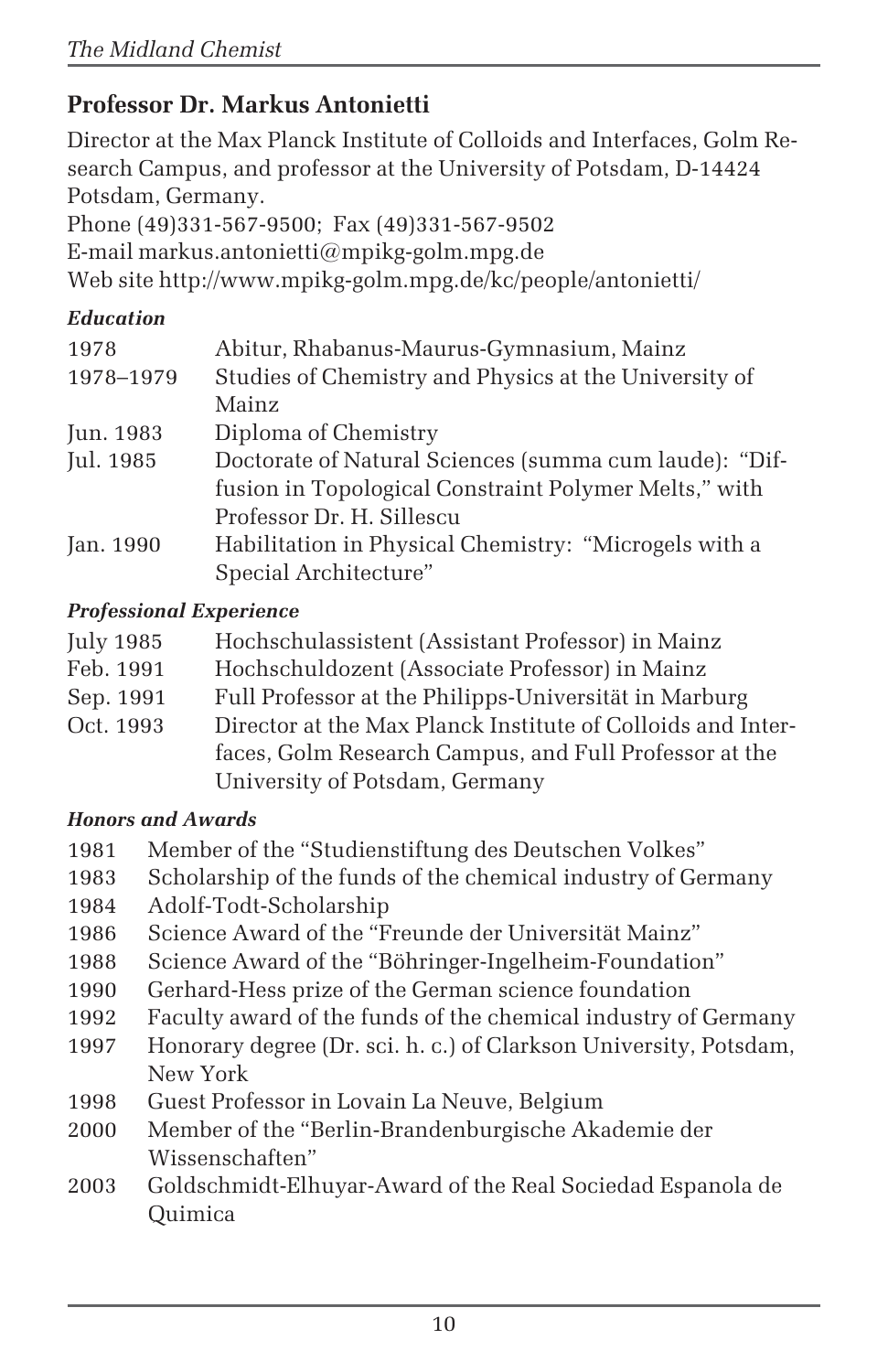#### *Board Service*

- Editorial board member of: *Colloid & Polymer Science*, *Reviews in Molecular Biotechnology*, *New Journal of Chemistry*, *Nachrichten aus der Chemie*, *Progress in Polymer Science*, *Langmuir*, *Chemistry of Materials*, and *Soft Matter*.
- Executive board member of the *Macromolecular Journals* of Wiley-VCH and of the RSC Journals.

#### *Professional Society Service*

• Vice president of the "Berlin-Brandenburgischer Verband für Polymerforschung"

#### *Publications and Patents*

• Author or co-author of about 300 scientific papers, including book chapters, and 20 patents.

#### *Research Interests*

- Synthesis and properties of functional polymers
- Polymerization in microemulsions and lyotropic phases
- Amphiphilic block copolymers
- Ionic self-assembly
- Organic/inorganic hybrids
- Porous materials
- Polymer controlled crystallization processes
- Functional nanoparticles
- Colloidal diagnostics and drug carriers
- Cosmetic formulations
- Optical and x-ray methods for the characterization of polymers and colloids
- Hydrodynamic characterization techniques for colloids and interacting polymers



- · Technical writing
	- Editing
		- Technical graphics
			- Electronic publishing
				- Training
					- Consulting

Struggling with a crucial conference paper, presentation, thesis, or report? Need a manual for new equipment, a computer program or a work process?

Editech is a full-service technical communication firm that specializes in chemistry-related documentation. Contact us today!

Visit Editech at www.editech-mi.com or call (989) 832-7485.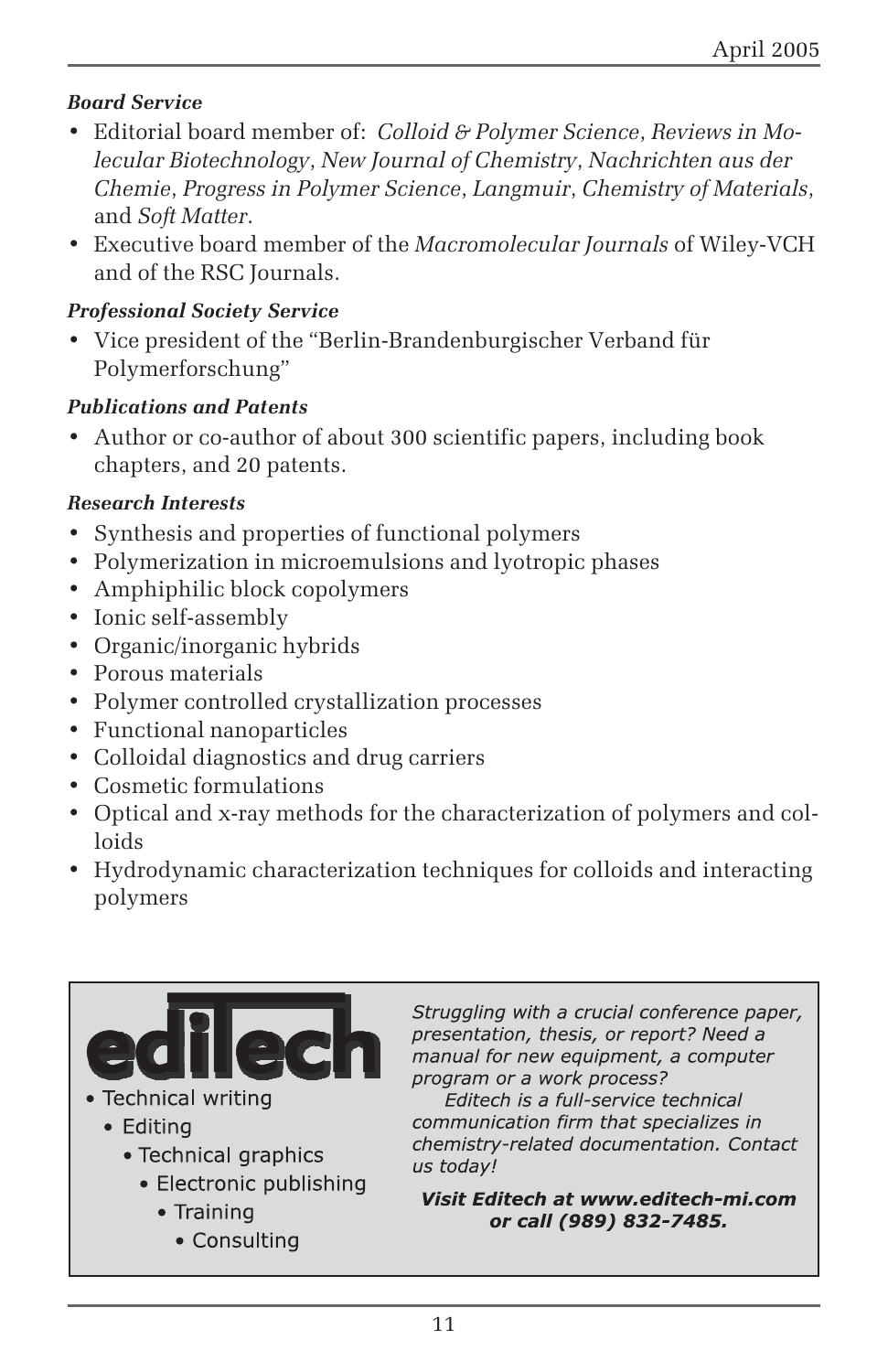### *SPE/ACS Joint Technical Society Dinner Meeting*

## **Polymeric Nanoparticles: Future Challenges and Possibilities**

### **Professor Markus Antonietti**

Director, Max Planck Institute of Colloids and Interfaces, Golm Research Campus, and Professor, University of Potsdam

**H**eterophase polymerization techniques (HPTs) have not only created a significant share of industrial wealth, but up to now they have also experienced an unbroken renaissance in terms of basic research. This is driven on one hand by the use of water as a very favorable and environmentally friendly "solvent" or production aid. On the other hand, HPTs inherently make use of most actual and some of the most fashionable concepts in materials science today, such as "structure formation by self-assembly" (e.g., in film formation), "nanotechnology" (provided by the inner structure of latexes and their nanoscale size), and "nanocomposites and hybrid materials" (the addition of inorganic nanostructures into emulsion polymerization recipes). HPTs indeed represent the most feasible and nearest term approach of nanotechnology toward supplying new concepts and promises for materials research and for providing for the needs of society. This presentation will offer a personal outlook on some of the challenges and perspectives of the field.

| Date:                |                                                        | Tuesday, June 7, 2005                                   |  |
|----------------------|--------------------------------------------------------|---------------------------------------------------------|--|
| Time:                |                                                        | Social 6:30 p.m.                                        |  |
|                      |                                                        | Dinner 7:00 p.m.                                        |  |
|                      |                                                        | Program 8:00 p.m.                                       |  |
| <b>Location:</b>     |                                                        | NADA Center, Northwood University, 4000 Whiting         |  |
|                      |                                                        | Drive, Midland, MI 48640, 989-837-4277                  |  |
| Cost:                |                                                        | \$23.00 for SPE and ACS members with reservations       |  |
|                      |                                                        | \$13.00 for SPE and ACS student members with reserva-   |  |
|                      | tions                                                  |                                                         |  |
|                      |                                                        | \$15.00 for other students with reservations            |  |
|                      | \$25.00 for others or SPE and ACS members without res- |                                                         |  |
|                      | ervations                                              |                                                         |  |
| <b>Reservations:</b> |                                                        | Reservations can be made via phone, fax, or e-mail to   |  |
|                      |                                                        | Randi Merrington at MMI. They must be received no       |  |
|                      |                                                        | later than June 2, 2005. Phone: 989-832-5555, ext. 555; |  |
|                      |                                                        | Fax: 989-832-5560; E-mail: merringtonr@mmi.org          |  |
|                      |                                                        |                                                         |  |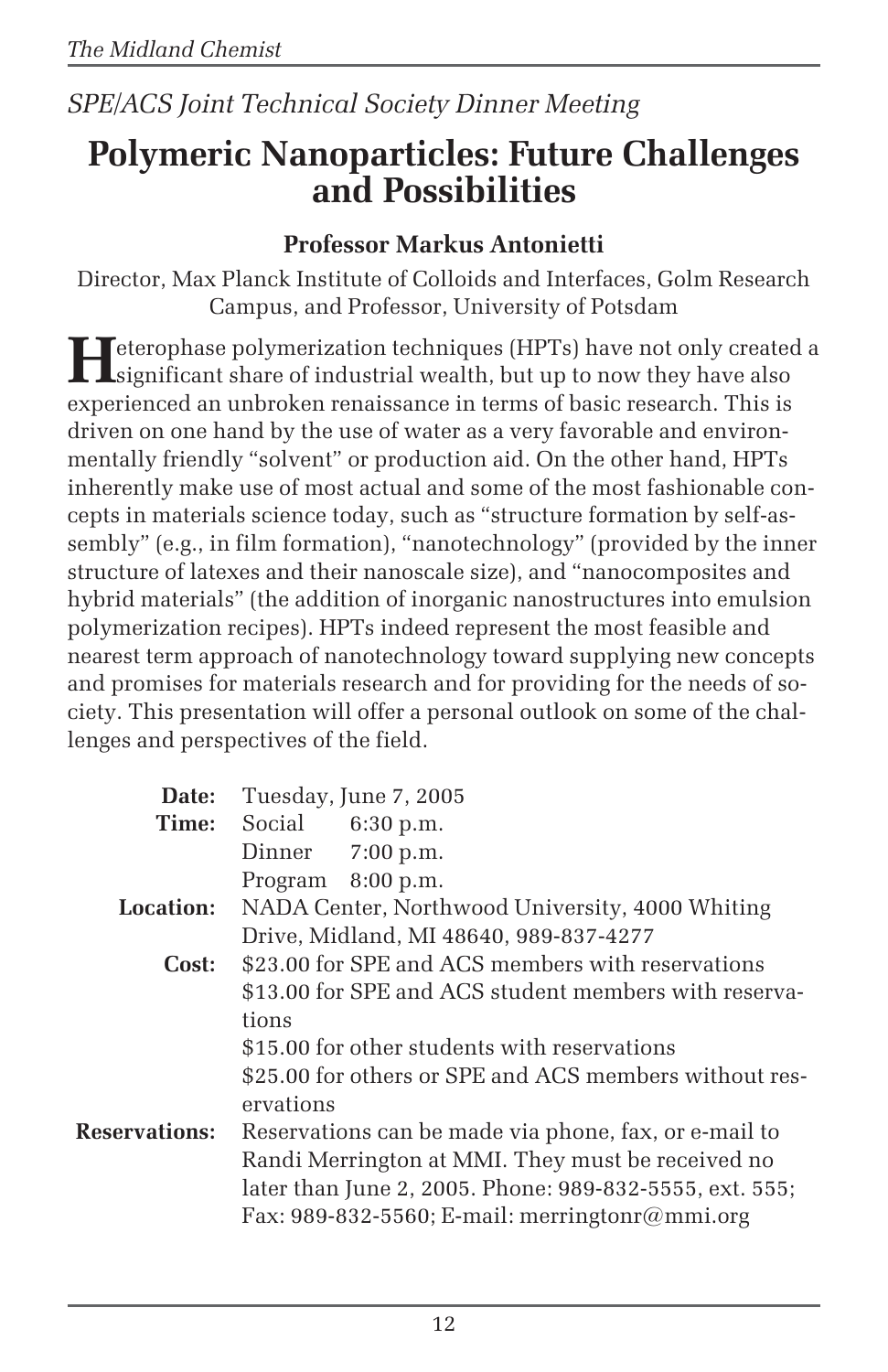#### *Points to be covered in the presentation include:*

- The extension of HPTs to other polymer reactions, such as ionic and coodination polymerization, polyaddition, and other types of polymer reactions.
- The control of HPT processing by online techniques leading to "latex synthesizers", robots designed to generate the colloidal counterpart of sequenced peptides.
- New, continuous latex synthesis technologies.
- The generation of high value polymers via latexes, such as block copolymers and polymeric amphiphiles.
- The generation of colloidal hybrid particles that cross the borderline between polymer latexes and inorganics, dyes, and other active compounds.
- Latex-based electronic inks for functional microprinting.

## **Eight Weyenberg Grants Awarded in 2003**

The Midland Section offers small travel grants to help students present<br>their work at scientific meetings. Since 1999 the grant has been known as the Donald R. Weyenberg Memorial Student Travel Grant in honor of Don Weyenberg, a pioneering research chemist who strongly promoted science and believed in the value of students attending scientific meetings and conferences to present their work. During 2004, eight travel grants of \$250 each were given to students from universities in the fivecounty area of the Midland Section.

## TRADITIONAL OR ROTH? IT'S YOUR CHOICE.

You should be aware of the benefits and limitations of each before deciding which IRA to choose. Get the information you need by contacting me today. *You first.*

### Willis J. Pennington, MBA Wealth Management Specialist

### **RAYMOND IAMES®**

5800 Gratiot Road, Suite 106 Saginaw, MI 48603 800-562-1918 • 989-790-1130 willis.pennington@ raymondjames.com

#2413k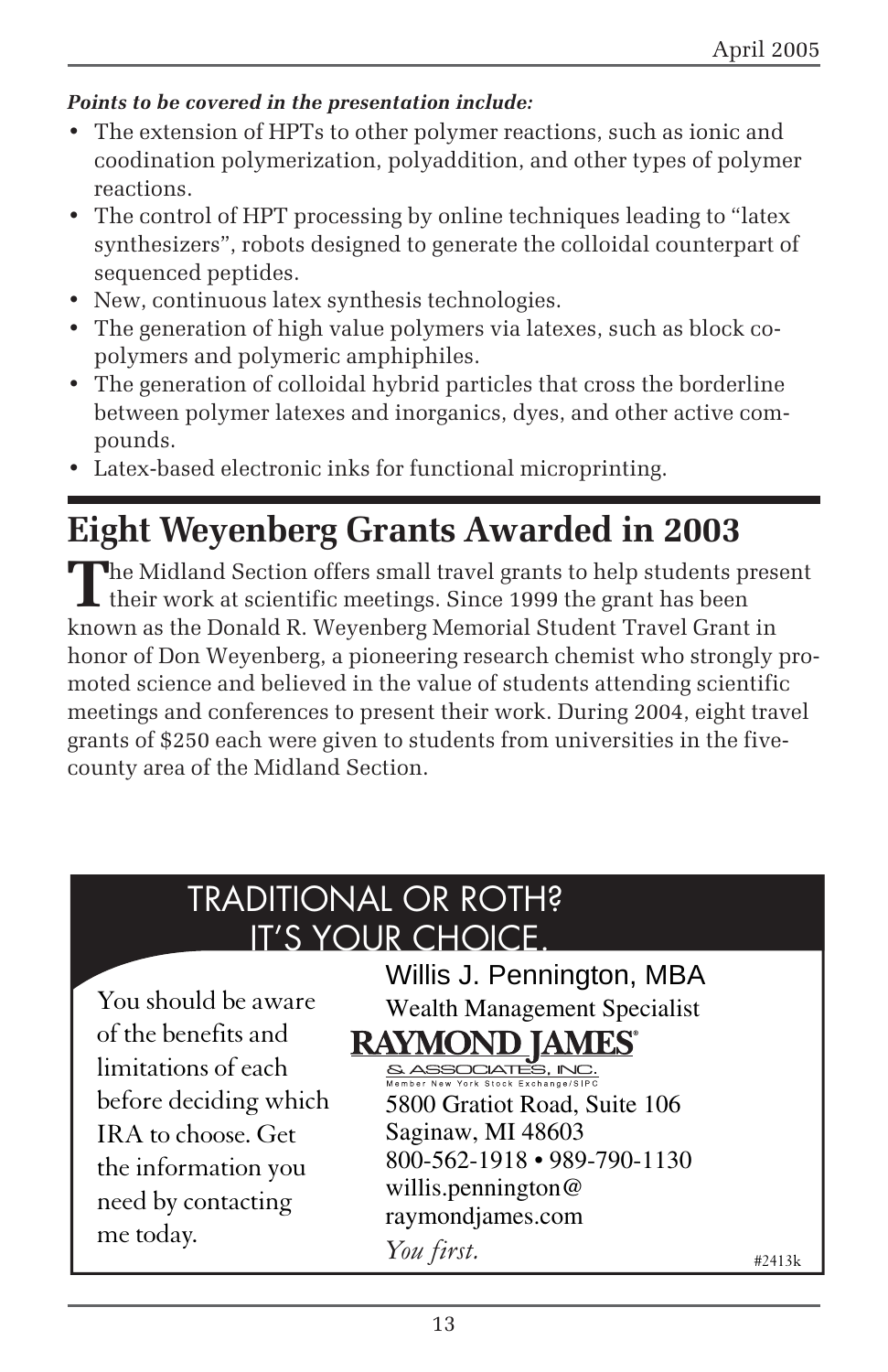# **2005 Midland Section Contacts**

### **Voting Board Members for 2005**

| <b>Chair</b>                                  |                              |                   |
|-----------------------------------------------|------------------------------|-------------------|
| Pat Smith*                                    | pbsmith@dow.com              | 989-636-5080      |
| <b>Chair-Elect</b>                            |                              |                   |
| Buford Lemon*                                 | blemon@dow.com               | 989-636-4189      |
| <b>Secretary</b>                              |                              |                   |
| Aneta Clark*                                  | aneta.i.clark@dowcorning.com | 989-496-4460      |
| <b>Treasurer</b>                              |                              |                   |
| Gary Spilman*                                 | gespilman@dow.com            | 989-638-5183      |
| <b>Past Chair</b>                             |                              |                   |
| Joe Ceraso*                                   | jceraso@chartermi.net        | 989-832-3175      |
| <b>Councilors</b>                             |                              |                   |
| Bob Howell (05)                               | bob.a.howell@cmich.edu       | 989-774-3582      |
| Tom Lane (06)                                 | tom.lane@dowcorning.com      | 989-496-4181      |
| <b>Alternate Councilors</b>                   |                              |                   |
| Angelo Cassar (05)                            | angelo.cassar@chartermi.net  | 989-631-7128      |
| Gretchen Kohl (06)                            | gretchen.kohl@dowcorning.com | 989-496-8200      |
| Chair, Committee on Nominations and Elections |                              |                   |
| Anne Shim                                     | anne.shim@dowcorning.com     | 989-496-3067      |
| <b>Directors</b>                              |                              |                   |
| Doug Beyer (05)                               | debeyer@dow.com              | 989-636-4063      |
| Wendell Dilling (07)                          | dilli1wl@cmich.edu           | 989-631-1621      |
| Jennifer Dingman (06)*                        | j.dingman@dowcorning.com     | 989-496-8290      |
| Petar R. Dvornic (06)                         | dvornic@mmi.org              | 989-832-5555 X550 |
| George Eastland (05)                          | gwe@svsu.edu                 | 989-964-4321      |
| Steve Keinath (07)*                           | skeinath@mmi.org             | 989-832-5555 X588 |
| Connie Murphy (05)*                           | cjmurphy@dow.com             | 989-636-2961      |
| Mike Owen (07)                                | michaelowen01@chartermi.net  | 989-631-7339      |
| Dave Stickles (06)                            | dstick44@chartermi.net       | 989-496-3273      |
| * Member of Executive Committee               |                              |                   |

### **Committee Chairs**

#### **Committees on Internal Matters**  $E_{YQQU}$

| <b>LYCULIVE</b>               |                       |              |
|-------------------------------|-----------------------|--------------|
| Pat Smith                     | pbsmith@dow.com       | 989-636-5080 |
| Membership Growth & Retention |                       |              |
| Connie Murphy                 | cimurphy@dow.com      | 989-636-2961 |
| Long Range Planning           |                       |              |
| Joe Ceraso                    | jceraso@chartermi.net | 989-832-3175 |
| Corporate Agent               |                       |              |
| Patricia Dreyfuss             | p2drey@aol.com        | 989-832-7651 |
|                               |                       |              |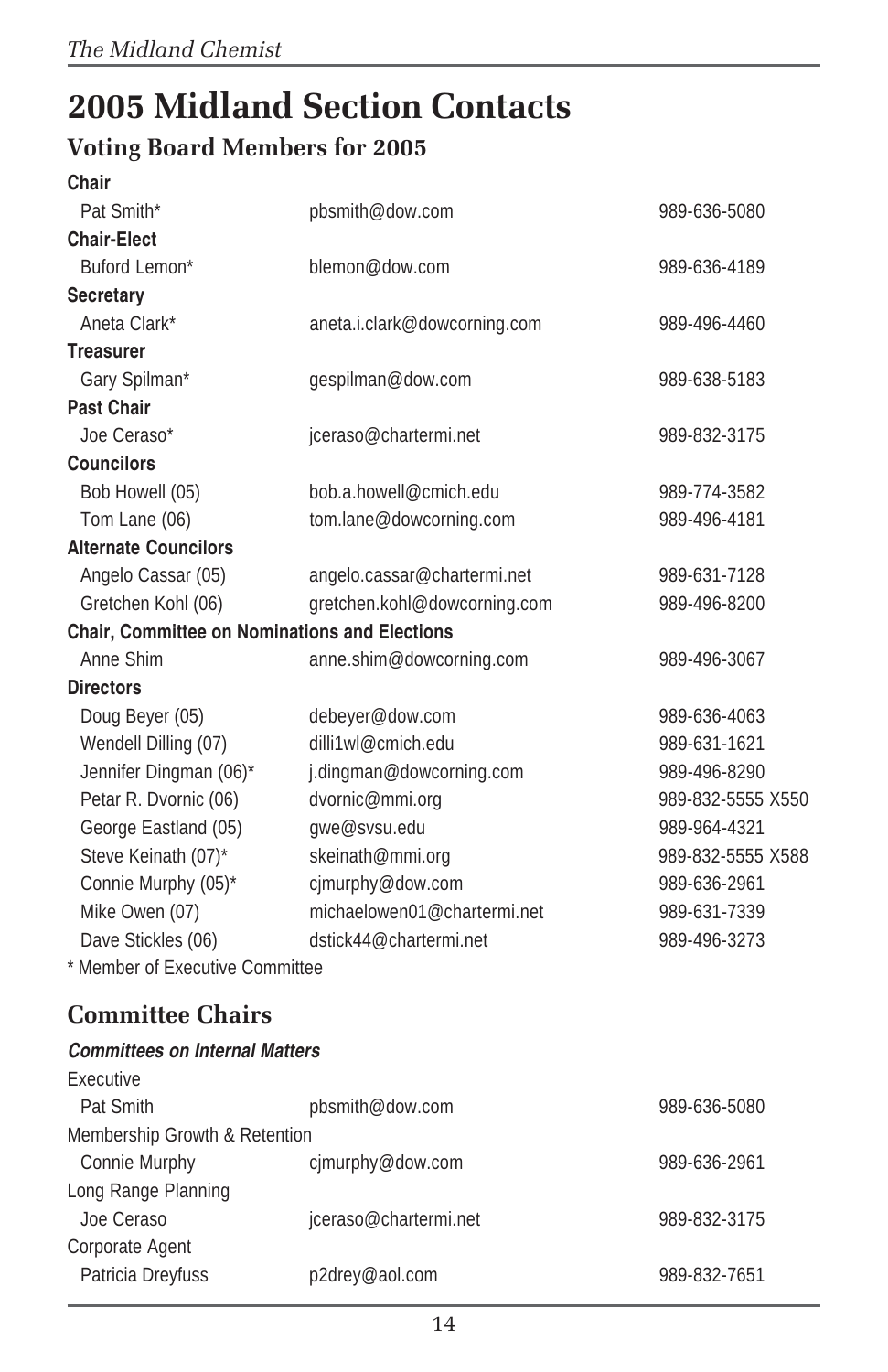| <b>Wendell Dilling</b><br>dilli1wl@cmich.edu                                  |  |
|-------------------------------------------------------------------------------|--|
| 989-631-1621                                                                  |  |
| <b>MMTG</b>                                                                   |  |
| <b>Wendy Matthews</b><br>wemathews@dow.com<br>989-636-3934                    |  |
| <b>Committees on Communications</b>                                           |  |
| <b>Publicity/Public Relations</b>                                             |  |
| position open                                                                 |  |
| The Midland Chemist                                                           |  |
| Ann Birch<br>ann.birch@editech-mi.com<br>989-835-2856                         |  |
| <b>Government Affairs</b>                                                     |  |
| <b>Bob Howell</b><br>bob.a.howell@cmich.edu<br>989-774-3582                   |  |
| <b>Environmental Affairs</b>                                                  |  |
| position open                                                                 |  |
| <b>Technical Society Interface</b>                                            |  |
| Eldon Graham<br>graham@svsu.edu<br>989-964-4127                               |  |
| Web Site                                                                      |  |
| Ann Birch<br>ann.birch@editech-mi.com<br>989-835-2856                         |  |
| <b>Committees on Member Assistance and Recognition</b>                        |  |
| Careers & Prof. Relations                                                     |  |
| Gary E. Kozerski<br>gary.kozerski@dowcorning.com<br>989-496-6788              |  |
| Awards                                                                        |  |
| chai1m@cmich.edu<br>Minghui Chai<br>989-774-3955                              |  |
| Younger Chemists                                                              |  |
| Joel Kern<br>jmkern@dow.com<br>989-636-4269                                   |  |
| <b>Committees on Member Programs and Activities</b>                           |  |
| Program                                                                       |  |
| <b>Buford Lemon</b><br>blemon@dow.com<br>989-636-4189                         |  |
| <b>Fall Scientific Meeting</b>                                                |  |
| Gregg Potter<br>gpotter@dow.com<br>989-636-6310                               |  |
| 2006 Central Regional Mtg                                                     |  |
| Kurt Brandstadt<br>k.f.brandstadt@dowcorning.com<br>989-496-5185              |  |
| <b>Committees on Public Education and Student Programs</b>                    |  |
| <b>National Chemistry Week</b>                                                |  |
| Gretchen Kohl<br>gretchen.kohl@dowcorning.com<br>989-496-8200                 |  |
| angelo.cassar@chartermi.net<br>Angelo Cassar<br>989-631-7128                  |  |
| Marvin Tegen<br>mtegen@dow.com<br>989-636-9780                                |  |
| Project Science Literacy                                                      |  |
| Mike Ferritto<br>m.ferritto@dowcorning.com<br>989-496-3244                    |  |
| Project SEED<br>mhill@chartermi.net                                           |  |
| Peggy Hill<br>989-463-6467<br>David Karpovich<br>dsk@svsu.edu<br>989-790-4349 |  |
| Chemistry Olympiad                                                            |  |
| Sharyl Majorski-Briggs<br>major1sa@cmich.edu<br>989-774-3416                  |  |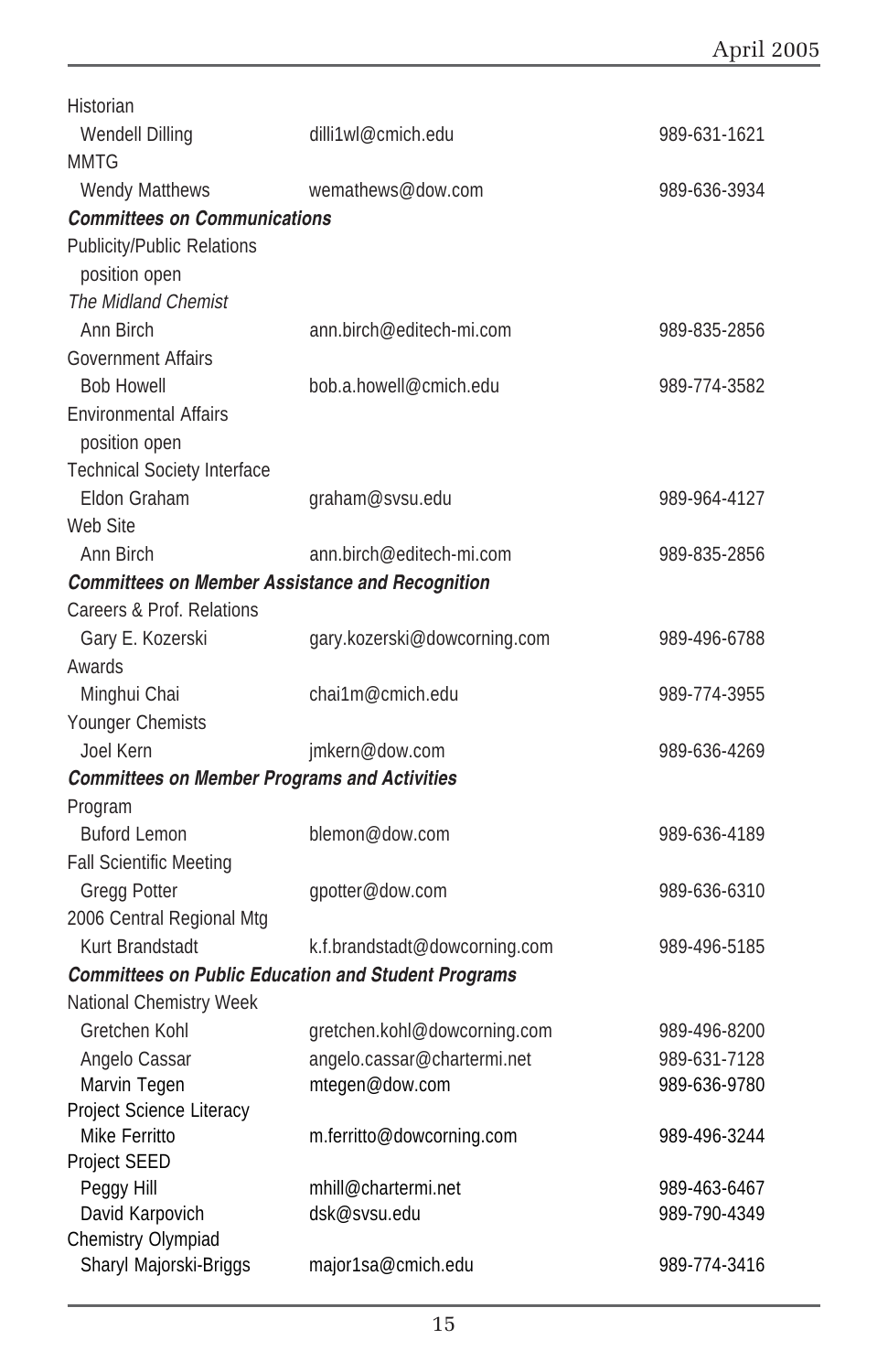### *The Midland Chemist*

| Sci-Fest                  |                        |              |
|---------------------------|------------------------|--------------|
| Dave Stickles             | dstick44@chartermi.net | 989-496-3273 |
| Joan Sabourin             | jmsabour@delta.edu     | 989-686-9250 |
| <b>Minority Affairs</b>   |                        |              |
| Lin Dorman                | lcdorman@aol.com       | 989-631-0213 |
| Scholarship               |                        |              |
| Lin Dorman                | lcdorman@aol.com       | 989-631-0213 |
| Kids and Chemistry        |                        |              |
| Pat & Peter Dreyfuss      | p2drey@aol.com         | 989-832-7651 |
| <b>Science Promotions</b> |                        |              |
| Gary Spilman              | gespilman@dow.com      | 989-638-5183 |
| <b>Explorer Post</b>      |                        |              |
| Inactive                  |                        |              |

### **Mid-Michigan Technician Group**

| Chair                |                            |              |
|----------------------|----------------------------|--------------|
| <b>Wendy Mathews</b> | wemathews@dow.com          | 989-636-3934 |
| Chair-Elect          |                            |              |
| Rebecca Swanson      | raswanson@dow.com          | 989-638-5343 |
| Past Chair           |                            |              |
| <b>Wendy Mathews</b> | wemathews@dow.com          | 989-636-3934 |
| Secretary            |                            |              |
| Debbie Bailey        | d.k.bailey@dowcorning.com  | 989-496-6337 |
| Treasurer            |                            |              |
| Deb Mendrick         | dmendrick@dow.com          | 989-638-3094 |
| <b>Directors</b>     |                            |              |
| Janet Allen          | janet.allen@dowcorning.com | 989-496-8685 |
| Dana (Bitzer) Fuerst | dfuerst@sbcglobal.net      | 989-636-4854 |
| <b>Bob Krystosek</b> | rdkrys@dow.com             | 989-636-0005 |
| Delegates            |                            |              |
| Dave Stickles        | dstick44@chartermi.net     | 989-496-3273 |
| Tina Litchfield      | tllitchfield@dow.com       | 989-638-3630 |
|                      |                            |              |

### *The Midland Chemist* **Contacts**

| Editor              |                             |              |
|---------------------|-----------------------------|--------------|
| Ann Birch           | ann.birch@editech-mi.com    | 989-835-2856 |
| Photographer/Writer |                             |              |
| Angelo Cassar       | angelo.cassar@chartermi.net | 989-631-7128 |
| Writers             |                             |              |
| Dave Baker          | dbaker@delta.edu            | 989-496-6337 |
| Kristine Danowski   | silver kd@yahoo.com         | 989-832-1759 |
| Peggy Hill          | mhill@chartermi.net         | 989-463-6467 |
| Don Miller          | donmiller@tm.net            | 989-832-8270 |
| Design/Layout       |                             |              |
| James Birch         | james.birch@editech-mi.com  | 989-835-2856 |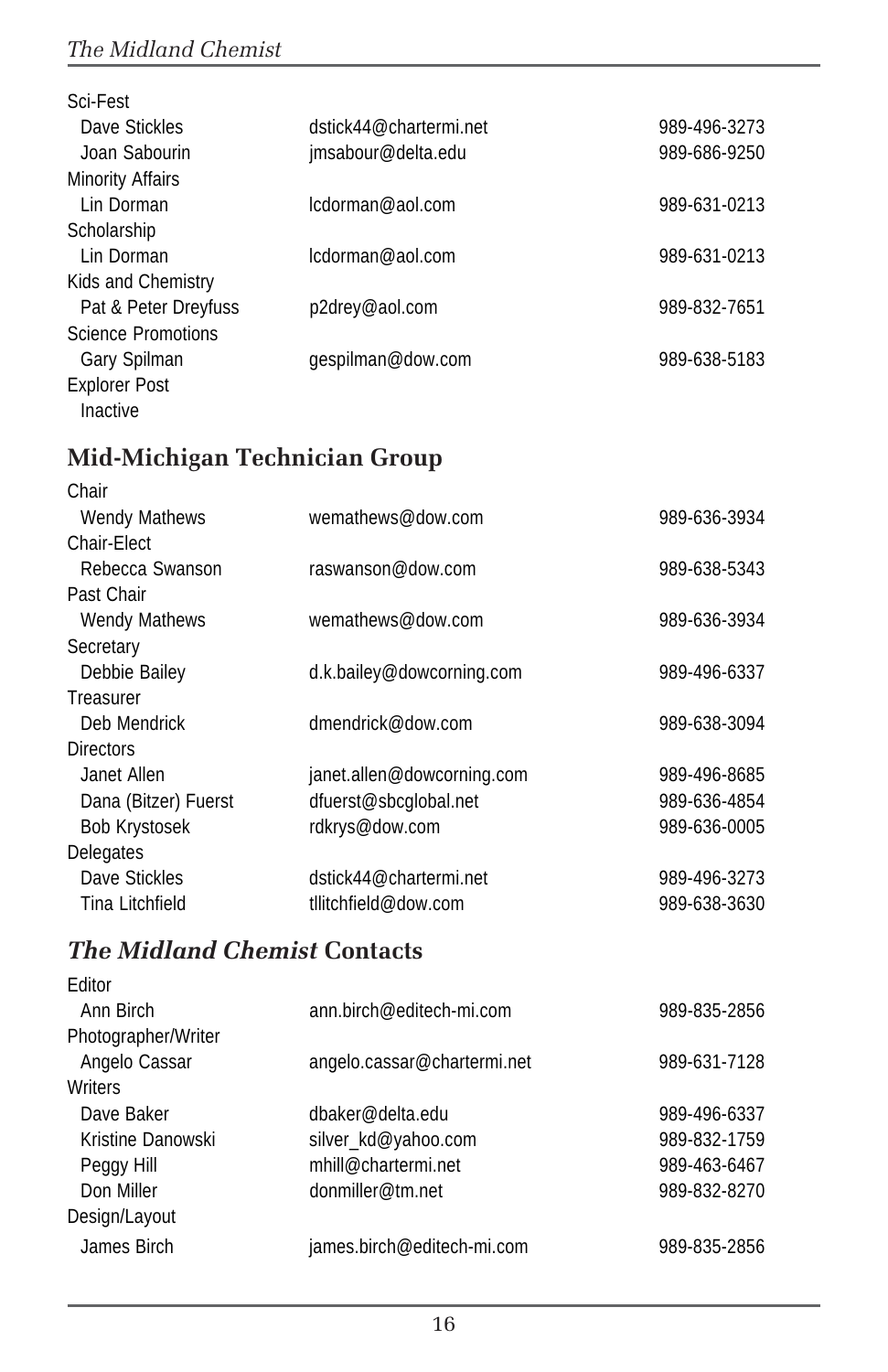## **2005 Teacher Innovation Awards Announced**

*By Anne DeBoer*

**T**he 2005 Teacher Innovation Awards Program offers \$1000 awards to teachers in specific local areas to help improve student access to math, science, and technology education at the K-12 level. The Dow Corning Foundation and the ACS/Midland Section recognize that *innovation* is critical for inventing new approaches to math, science, and technology education, as well as for improving old ones. Teachers are the key to what happens in any classroom, and our goal with this

awards program is to help facilitate new learning experiences for students by enhancing the skills and equipment teachers have at their disposal. Awards are available to teachers in the following counties: (Indiana)



Noble and Switzerland counties; (Michigan) Bay, Midland, and Saginaw counties; (Kentucky) Carroll and Hardin counties; and (Georgia) Guilford County. The application form and other information are available on the Midland Section web site http://membership.acs.org/m/ midl/. Please review the application form carefully before completing it, so you can answer the questions posed thoroughly. The award money can be used to purchase equipment, resources, training, or expertise. The applica-

tion form should not be considered a purchase order for any of these things. Applicants must document their plan to integrate the award purchase into the curriculum and demonstrate how this plan will improve students' access to math, science, and technology education. Specific goals and objectives should be recorded, along with how progress will be measured. A budget summary of how the award will be spent should also be included.

All the above information will be used to evaluate the applications in a grid to determine which applicants will receive awards. Key considerations: innovation, number of students impacted and for how long, replicability, probability of success, clear measurement and reporting plans.

The application deadline is May 15, 2005. All applications will be evaluated between May 16 and June 30. Winners will be announced during the first week of school, whenever that occurs in August or September, and checks will be presented in person wherever possible.

Please contact Anne DeBoer at a.m.deboer@dowcorning.com or 989- 496-6290 if you have any questions.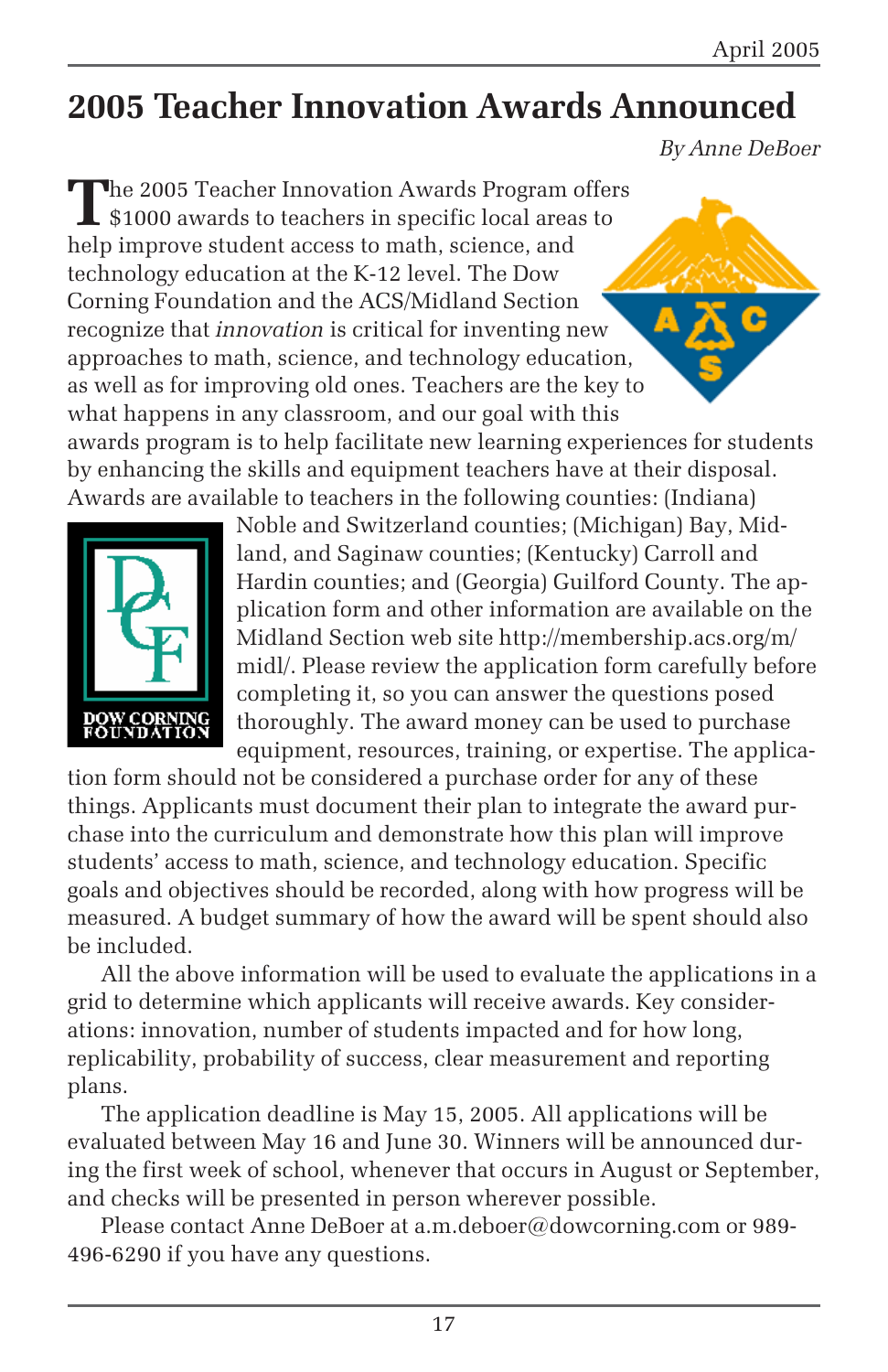# **It's Payback Time!**

### *By Wendell and Marcia Dilling*

Madeleine Jacobs, ACS executive director and past editor of *C&EN*,<br>recently wrote about some special recipients of and donors to the ACS Project SEED and Scholars programs (*Chemistry*, Winter 2005, p. 5). She concluded with the following: "I'd like to close with one more success story. My parents were poor and did not have money to send me to college. Fortunately, I won a fully endowed, four-year, all-tuition scholarship to George Washington University. I never knew the individual who made that scholarship possible. But it is the reason that I give money each year to George Washington University, and it is the reason that I give money to Project SEED and the ACS Scholars program. I know that individual generosity can change the lives of individuals in ways that we can barely imagine. The success stories of Julia, Mario, Steven, Ricardo, Alex, and thousands of others bear that out. I hope you will join me in supporting these and other educational programs to help create our future heroes of chemistry and the chemical profession."

Reading Madeleine's comments reminded us of help given to us during our early years of college. We both received modest scholarships from Manchester College in Indiana that helped start us on our way to becoming chemists. Like Madeleine we feel an obligation to help other students as we were helped. To that end we have established scholarships at Manchester College, one of which is specifically targeted towards chemistry majors. We're also glad we are able to support the Midland Section Endowed Scholarship Fund, a worthy program established in 2003 that will help local students towards their goals of pursuing careers in chemistry. We encourage other Midland Section members to join us in supporting the Midland Section Scholarship. Information about the scholarship and donations is available from the Midland Area Community Foundation at 989-839-9661.



#### **IMPACT ANALYTICAL:**

MORE THAN A TESTING LAB - YOUR RESEARCH PARTNER

**Our specialty:** Using the best instruments and our collective years of staff experience to solve real-life, production-halting, career-threatening, boss-panicking problems. Quickly. Affordably. Authoritatively.

# **BRING ON THE TOUGH PROBLEMS.**

1910 W. St. Andrews Rd., Midland, MI 48640 Phone: 989-832-5555 info@impactanalytical.com

Fax: 989-832-5560 www.impactanalytical.com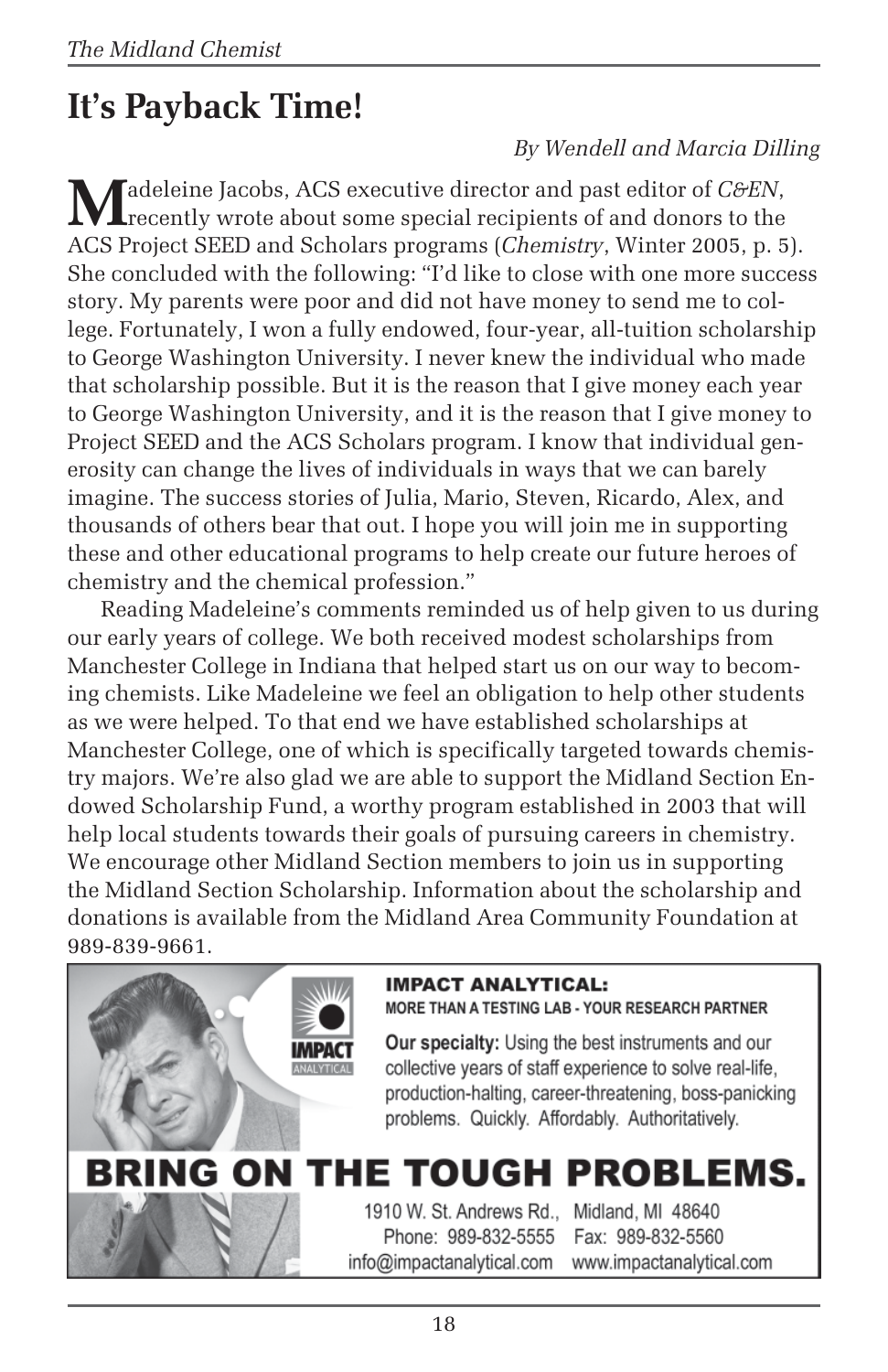## **More Success Stories from Project SEED**

*Article and photos by Peggy Hill*

**T**he summer of 2004 found three area high school students engaged in chemical research in the mid-Michigan area as part of the Project SEED program. The Midland Section provides a substantial amount of the funding needed to support these students. In addition, a few Midland Section members volunteer their time to guide these students in their research projects. These preceptors work directly with their student on a day-to-day basis for 8 to 10 weeks, providing them with a research project, supervising their work, and helping them prepare a written report and a poster to be presented at the Section's annual Fall Scientific Meeting.

Our SEED students are smart, conscientious, and sincere. They find that the exposure to a research environment is a very useful experi-

ence as they make plans for future careers. Since many of these students do choose a sciencebased career, their SEED experience gives them more background and awareness than they would otherwise have.

This year, three SEED students worked with preceptors at Saginaw Val-



*Kristin Beach investigated the use of siloxanes as a coatings additive. (2003 photo)*



*Laura Schmidt used an NMR for her research project with Central Michigan University. (2003 photo)*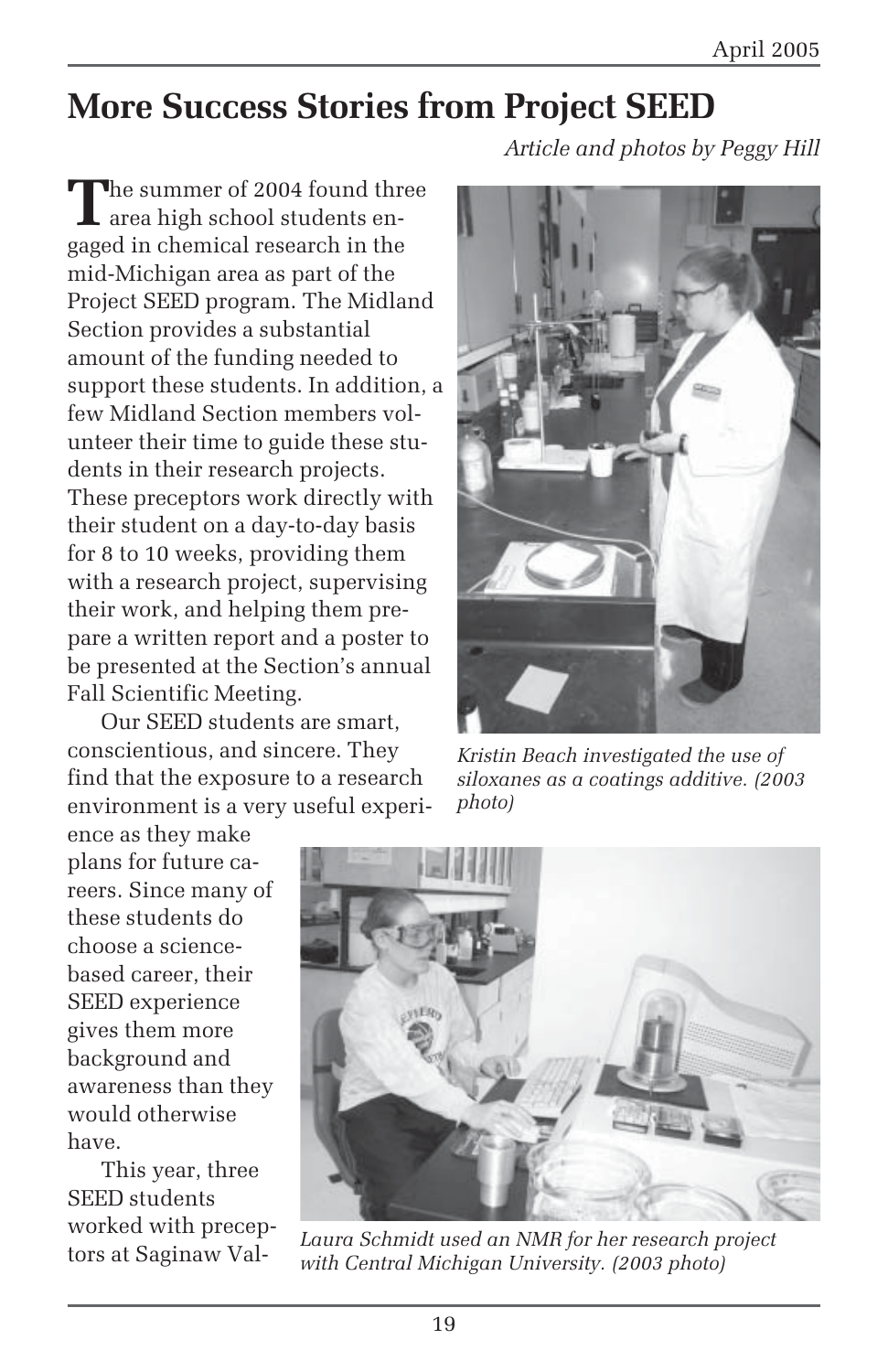ley State University, Dow Corning, and Central Michigan University. Their research topics are summarized below.

One of our SEED II students, Laura Schmidt, entered the freshman class at Central Michigan University this fall. Another SEED II student, Kristin Beach, began her fall semester as a freshman at Delta College. SEED I student Ryan Thomas is completing his senior



*Ryan Thomas worked at Saginaw Valley State University on preparing biodegradable products from agricultural waste.*

year at John Glenn High School in Bay City and plans to return to SVSU for the summer of 2005 as a SEED II student.

| <b>SEED I Student</b>          | Preceptor                                                                |
|--------------------------------|--------------------------------------------------------------------------|
| Ryan Thomas                    | Dave Karpovich                                                           |
| John Glenn H.S.                | Dept of Chemistry, SVSU                                                  |
|                                | Project: "Preparation of Biodegradable Composite Materials from Agricul- |
| tural Waste and Food Products" |                                                                          |

SEED II Students Preceptor Kristin Beach Frances Fournier Midland Christian School Dow Corning Project: "An Investigation into the Use of Siloxanes as a Coatings Additive"

Laura Schmidt Minghui Chai Shepherd H.S. Dept of Chemistry, CMU Project: "Probing Interactions between Cyclodextrin and Natural Amino Acids via NMR"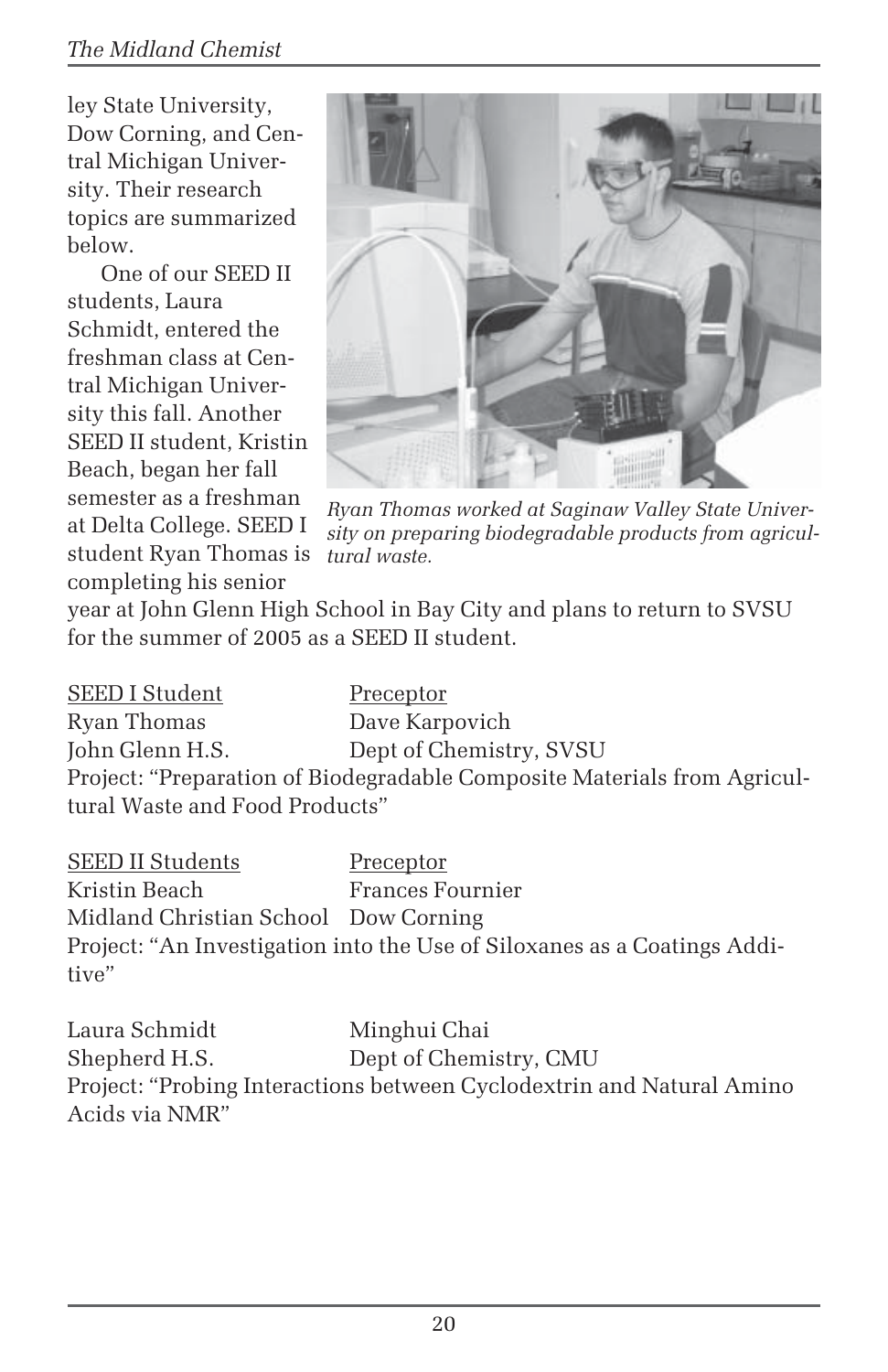## **Respond to your ChemCensus!**

#### *By Ann Birch*

If you are a member of the Midland Section you recently received the<br>2005 ChemCensus from National ACS. Now, if you're like me, you ha 2005 ChemCensus from National ACS. Now, if you're like me, you have a tendency to toss anything that looks remotely like a promotion. Don't toss this! The census is only taken every 5 years, and it provides valuable information that enables ACS to keep track of and respond to the welfare and needs of members.

## **In Past Issues of** *The Midland Chemist*

*By Wendell L. Dilling, Midland Section Historian*

- **40 Years Ago This Month**—E. L. Graham in his "The Professional Chemist" column reporting on Retirement Programs stated that several California ACS sections "were urging the development of a system of essentially complete 'portability' of retirement benefits and other fringe benefits from company to company. This suggestion appears to many (including myself) to be impractical and instead of enhancing the professional image of chemists and chemical engineers, such a proposal could create the opposite impression."
- **30 Years Ago This Month**—The front cover shows the 1974 award plaque received by the Midland Section for outstanding performance by local sections in 1973. (This was the first such award received by the Midland Section. The Section did not receive another of these awards until 1990 and in the following 13 years has won eight more.)
- **20 Years Ago This Month**—The 1985 E. C. Britton Symposium was held in Midland on April 18 and 19. The purpose of the symposium is to provide academic personnel with some exposure to modern industrial chemistry and to encourage communications between academia and industry. This year over 35 professors from various colleges and universities were invited to attend the symposium. To facilitate further interaction, these visiting professors were housed in the homes of area professionals during their stay in Midland.
- **10 Years Ago This Month**—The Spring Science Education Recognition Event will be Monday, May 22, 1995 from 5:00 pm to 9:30 pm at The Dow Chemical Company, 47 Building Cafeteria, in Midland. The ACS Midland Section will be honoring individuals for outstanding achievement in science/chemistry teaching as well as participation in science education programs.